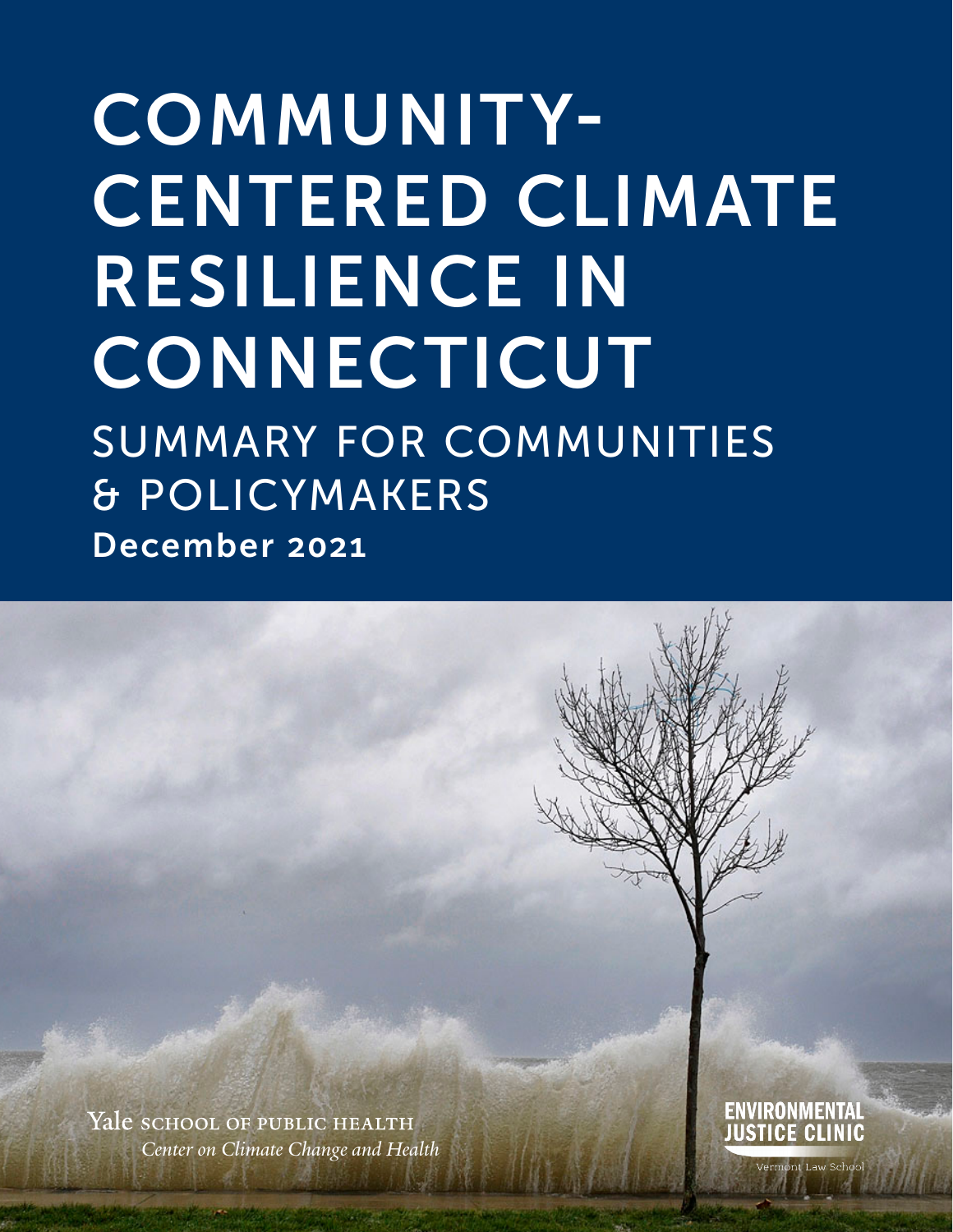### INTRODUCTION

The impacts of climate change are already disproportionate felt by People of Color, Indigenous Peoples, and low-income communities in Connecticut and beyond.<sup>i</sup> If not addressed head-on, existing inequalities will continue to limit communities' ability to adapt. A community-centered approach to planning is essential for policymakers charged with the design and implementation of equitable climate policies in Connecticut. When policymakers acknowledge and incorporate the lived experiences and insights of those most afected by climate change, the resulting policies will address the challenges ahead more efectively and equitably.<sup>ii</sup> The research underlying this report indicates that Connecticut is currently struggling to adopt a community-based approach. This report models an approach to community engagement and presents research fndings from this engagement to assist in centering communities in climate planning. The report's recommendations are intended to inform policymakers how to improve public participation processes and better apply an equity lens to their work addressing climate change.

This report summarizes the fndings from a semester-long study in Spring 2021, during which researchers engaged with communities most afected by climate change (hereafter referred to as environmental justice or EJ communities) in Connecticut<sup>iii</sup> to (1) inform the Department of Energy and Environmental Protection (DEEP) and the Governor's Council on Climate Change's Phase 2 recommendations on a robust public participation process and (2) offer recommendations for a proposed \$25 million climate resilience program by DEEP that prioritizes projects for EJ communities. The study was completed by a student research team as part of a course offered jointly between Vermont Law School, Yale School of Public Health, and the Yale School of the Environment.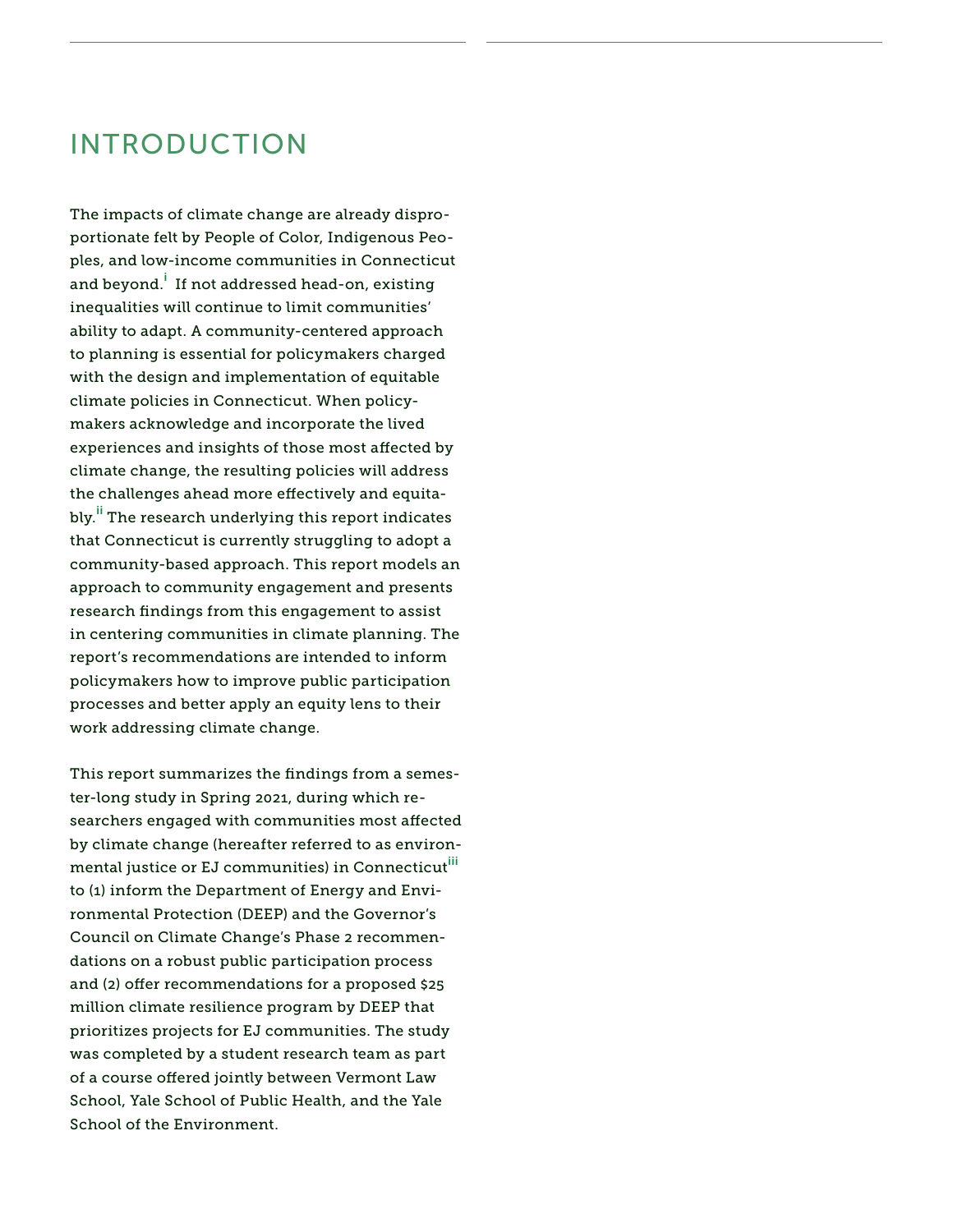### BACKGROUND

In September 2019, Governor Ned Lamont signed Executive Order 3 re-establishing and expanding the membership and responsibilities of the Governor's Council on Climate Change (GC3).<sup>iv</sup> The GC3 was tasked with developing and implementing both adaptation and mitigation strategies to address climate change across the state. The GC3 released a Phase 1 Report with near-term actions in January 2021. Within the GC3, the Equity and Environmental Justice (EEJ) Working Group works to engage historically excluded stakeholders in the planning process and recommend "strategies to prioritize climate change adaptation efforts to protect vulnerable communities that may be disproportionately impacted by the effects of climate change." $^{\sf v}$  This report builds upon the EEJ recommendations in the GC3 Phase 1 Report to identify best practices for meaningful public participation and offer recommendations for how proposed resilience funds can be spent to fund climate resilience programs with a focus on "distressed" <sup>vi</sup> communities.

Resilience planning can be a tool for achieving equity more broadly. Our review indicated that resilience plans must prioritize equitable outcomes for those most impacted by climate change and genuine community engagement in the development, implementation, and maintenance of climate resilience planning and programs.<sup>vii</sup> The GC3 Phase 1 Report refers to this as "procedural equity." <sup>viii</sup> When considering where and how to prioritize resilience and climate mitigation efforts, projects that apply procedural equity are more likely to ultimately incorporate communities' social, political, economic, and environmental [circumstances.](https://circumstances.ix)<sup>ix</sup> This requires including community members from the design stage through to decision-making.

Facilitating Power, Movement Strategy Center, and the National Association of Climate Resilience Planners, in conjunction with the Urban Sustainability Directors Network Innovation Fund Project, define this approach is as "collaborative governance" or the "co-defnition of problems and the co-development of solutions."<sup>x</sup> They posit that solutions developed collaboratively "benefit from a shared analysis of root causes and from increased capacity for implementation that can be grounded in community strengths and assets."<sup>xi</sup> It can be helpful to view community engagement as existing along a continuum or spectrum to recognize where an agency, for example, is on the spectrum of community engagement and help set goals to transform current systems of public participation.

The "Spectrum of Community Engagement to Ownership," shown in Figure 1, is a helpful guide for policymakers seeking to incorporate community voices in a more meaningful way than simply by informing or gathering input. Ideally, Connecticut's resilience planning will fall on the high end of this spectrum by fostering community collaboration and ownership.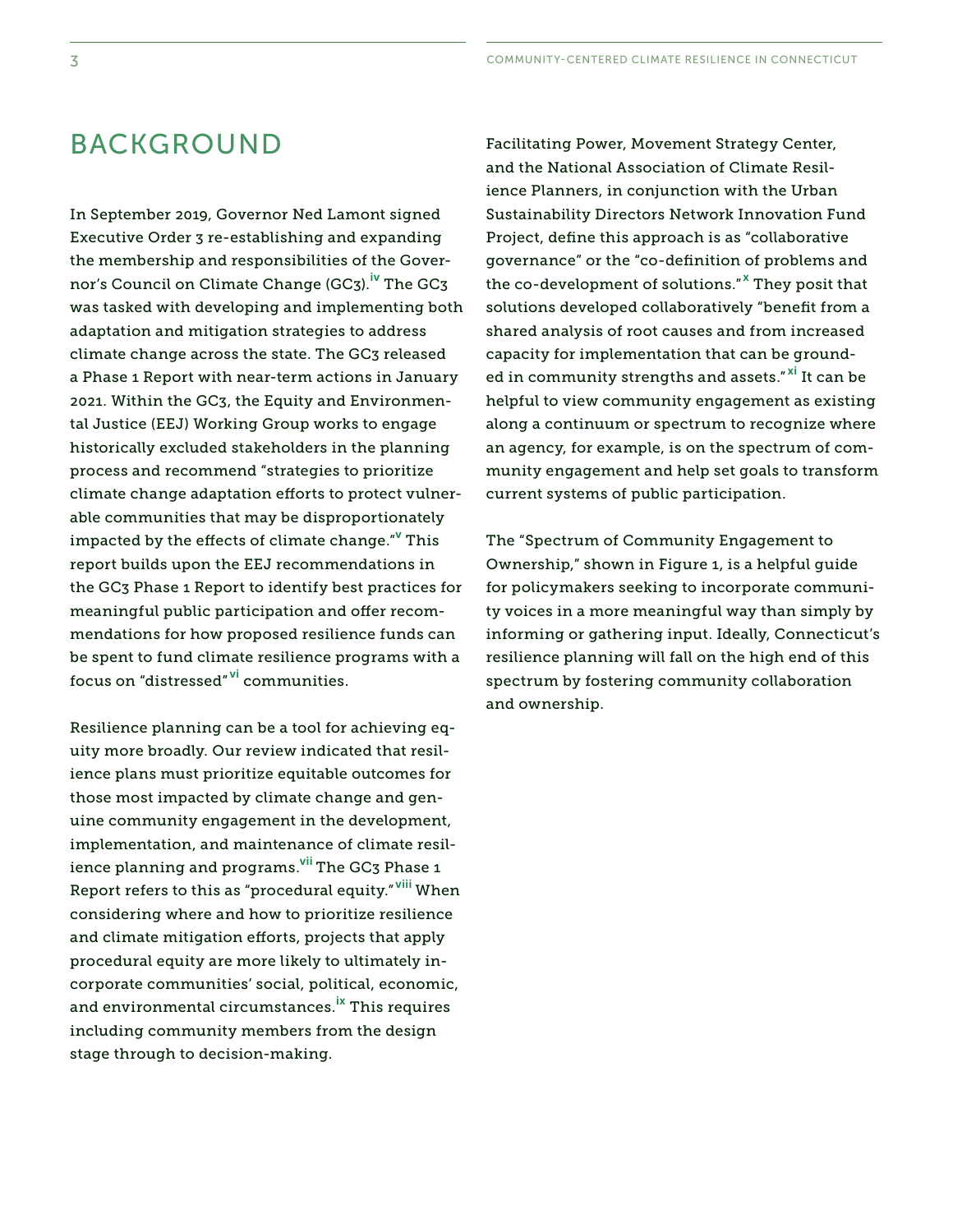| <b>STANCE TOWARDS</b><br><b>COMMUNITY</b>             | <b>IGNORE</b>                                          | <b>INFORM</b>                                                                     | <b>CONSULT</b>                                                                     | <b>INVOLVE</b>                                                                                                     | <b>COLLABORATE</b>                                                                                                                                             | <b>DEFER TO</b>                                                                                                                                        |
|-------------------------------------------------------|--------------------------------------------------------|-----------------------------------------------------------------------------------|------------------------------------------------------------------------------------|--------------------------------------------------------------------------------------------------------------------|----------------------------------------------------------------------------------------------------------------------------------------------------------------|--------------------------------------------------------------------------------------------------------------------------------------------------------|
| <b>IMPACT</b>                                         | Marginalization                                        | <b>Placation</b>                                                                  | 3<br><b>Tokenization</b>                                                           | Voice                                                                                                              | 5<br>Delegated<br>Power                                                                                                                                        | Community<br>Ownership                                                                                                                                 |
| <b>COMMUNITY</b><br><b>ENGAGEMENT</b><br><b>GOALS</b> | Deny access to<br>decision-making<br>processes         | Provide the<br>community with<br>relevant information                             | Gather input from<br>the community                                                 | <b>Ensure community</b><br>needs and assets<br>are integrated into<br>process & inform<br>planning                 | <b>Ensure community</b><br>capacity to play a<br>leadership role in<br>implementation of<br>decisions                                                          | Foster democratic<br>participation and equity<br>through community-<br>driven decision-<br>making; Bridge divide<br>between community &<br>governance  |
| <b>MESSAGE TO</b><br><b>COMMUNITY</b>                 | Your voice, needs<br>& interests do not<br>matter      | We will keep you<br>informed                                                      | We care what you<br>think                                                          | You are making<br>us think, (and<br>therefore act)<br>differently about<br>the issue                               | Your leadership<br>and expertise are<br>critical to how we<br>address the issue                                                                                | It's time to unlock<br>collective power<br>and capacity for<br>transformative<br>solutions                                                             |
| <b>ACTIVITIES</b>                                     | Closed door<br>meeting<br>Misinformation<br>Systematic | <b>Fact sheets</b><br>Open houses<br>Presentations<br><b>Billboards</b><br>Videos | <b>Public Comment</b><br><b>Focus Groups</b><br><b>Community Forums</b><br>Surveys | Community<br>organizing &<br>advocacy<br>House meetings<br>Interactive<br>workshops<br>Polling<br>Community forums | MOU's with<br>Community-based<br>organizations<br>Community<br>organizing<br>Citizen advisory<br>committees<br>Open Planning<br>Forums with Citizen<br>Polling | Community-driven<br>planning<br>Consensus building<br>Participatory action<br>research<br>Participatory budgeting<br>Cooperatives                      |
| <b>RESOURCE</b><br><b>ALLOCATION</b><br><b>RATIOS</b> | 100%<br><b>Systems Admin</b>                           | 70-90%<br><b>Systems Admin</b><br>10-30%<br>Promotions and<br>Publicity           | 60-80%<br>Systems Admin<br>20-40%<br>Consultation<br><b>Activities</b>             | 50-60%<br>Systems Admin<br>40-50%<br>Community<br>Involvement                                                      | 20-50%<br>Systems Admin<br>50-70%<br>Community<br>Partners                                                                                                     | 80-100%<br>Community partners<br>and community-driven<br>processes ideally<br>generate new value and<br>resources that can be<br>invested in solutions |

FIGURE 1. Steps along the "Spectrum of Community Engagement to Ownership" from ignoring communities (a zero on the spectrum) to deferring to communities (a five). Xii

### METHODS

To connect with residents, researchers created an outreach plan alongside local leaders and community-based organizations, including the Young Women's Christian Association (YWCA), Integrated Refugee & Immigrant Services (IRIS), and the Connecticut Coalition for Environmental Justice. Serving as community liaisons, staff from these organizations assisted our team to reach communities most at risk from the impacts of climate change. Through our outreach, we recruited participants for focus groups. We conducted eight focus groups via Zoom with a total of 30 participants from the Hartford, Bridgeport, Willimantic, and New Haven areas. The purpose of the focus groups was to explore the following:

- tion processes; • participants' experiences in public participa-
- ties; and major climate impacts facing their communi-
- participants' ideas for how to allocate state funding for increased climate resilience.

### FINDINGS: PUBLIC PARTICIPATION

Focus group participants had almost universally negative experiences with community planning in the past. There were two major themes of participant feedback on public participation initiatives for community planning, summarized in Table 1, below: (1) inaccessibility and (2) lack of meaningful involvement.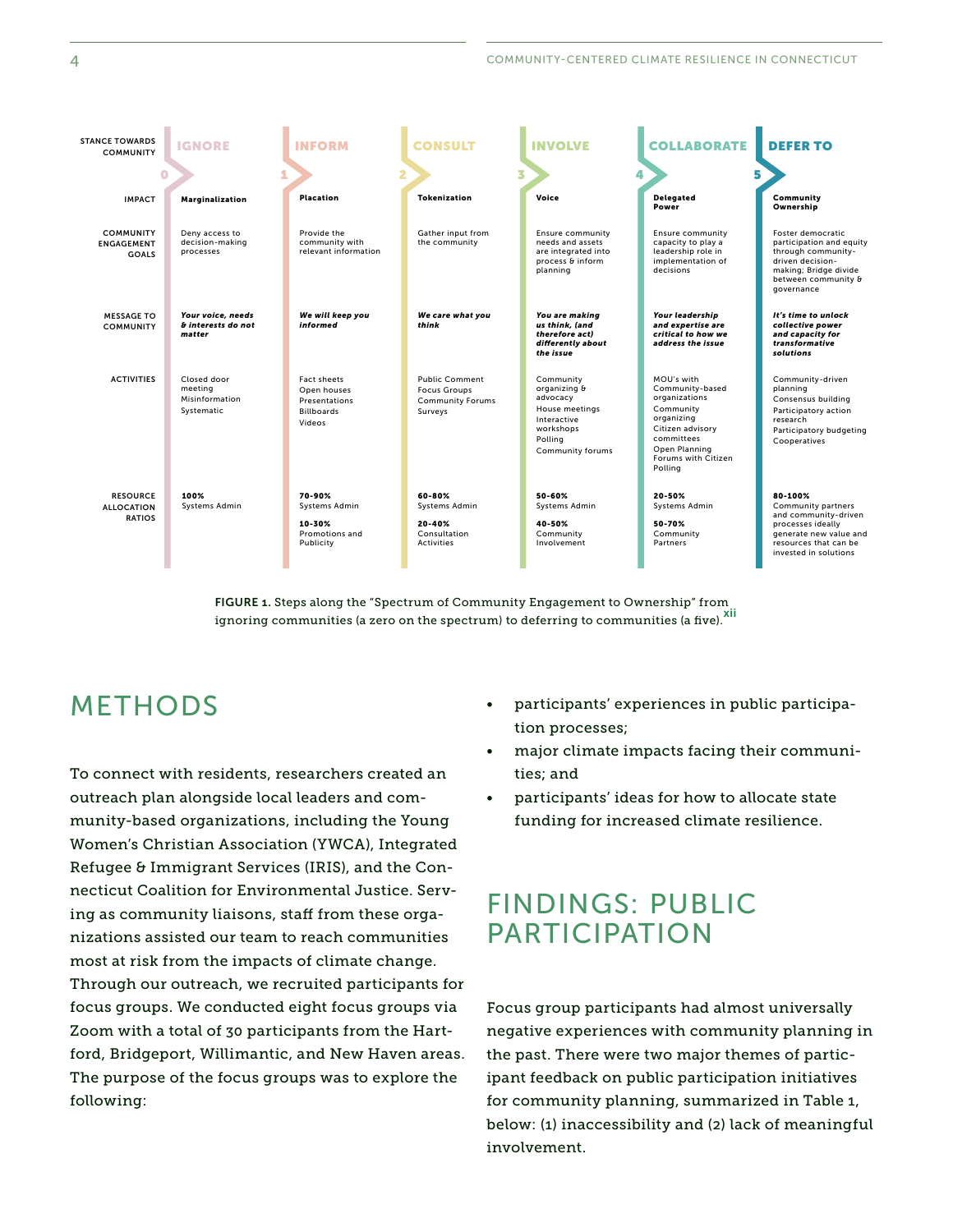| <b>Inaccessibility</b>                      | Participants noted that public participation events are not accessible due to factors including:<br>publicity and outreach strategies, location and transportation, scheduling, language barriers,<br>technology and internet access, lack of resources like childcare, and appropriate compensation.                                                                                                                                                                                                                           |
|---------------------------------------------|---------------------------------------------------------------------------------------------------------------------------------------------------------------------------------------------------------------------------------------------------------------------------------------------------------------------------------------------------------------------------------------------------------------------------------------------------------------------------------------------------------------------------------|
| Lack of<br><b>Meaningful</b><br>Involvement | Participants noted a lack of representation (across race and ethnicity, socioeconomic status, language and<br>culture, geographic location, etc.) both at the decision-making table and in public participation interactions,<br>which left people uncomfortable or unable to share their experiences in planning processes. When they had<br>participated in the past, participants felt that they were being tokenized and that their experiences were not<br>acknowledged or meaningfully incorporated into decision-making. |

#### TABLE 1. Summary of Community Feedback on Public Participation

 incentives that the state currently provided: First, people were unable to join public participation events because of the physical location or online platform for the event, what language was used during the event, having a busy schedule, and/ or not knowing about the events ahead of time. For example, focus group participants repeatedly discussed how difficult it was to find information about community outreach or planning events. "The resources are there, but it's hard to learn about them,"<sup>xiii</sup> one participant told us. People sometimes knew the information was available somewhere for instance, buried on a town website—but they did not know where it was or how to access it. Additionally, many participants spoke about being overburdened with other obligations like work or childcare, and limited by other constraints, such as not having a car. They emphasized the lack of resources and

 *communities to work for free.*xiv *Too many times, people of color and low-income people are pimped by organizations to get information that they need, at the expense of people who get absolutely nothing… They expect the* 

Across focus groups, participants mentioned that compensation is a crucial resource for increasing the participation of EJ communities in planning events.

 voices at every stage: Second, people did not see their participation in events as meaningfully contributing to decision-making; they felt that planners and policymakers were simply looking to check a box instead of incorporating the feedback they shared. Participants emphasized that gathering input should be the frst of many steps in increasing people's involvement in decisions that afect their communities. One spoke on the need to integrate community

 xv *process. I think asking community members for their input is great, but we need to go beyond that. These communities need to be included in the decision-making* 

Additionally, participants recognized when their input was truly being incorporated into decision-making and when it was being gathered for more superficial reasons. One participant called the community outreach and planning events they had attended "a farce, a charade,"<sup>xvi</sup> and another expressed feeling "like [their] opinion doesn't matter." xvii Similar sentiments arose across focus groups. People said that even when they had participated, they were not sure what the state was doing with the feedback they had provided. They expressed that by the time community meetings were held, it was clear that it was too late and that a decision had already been made.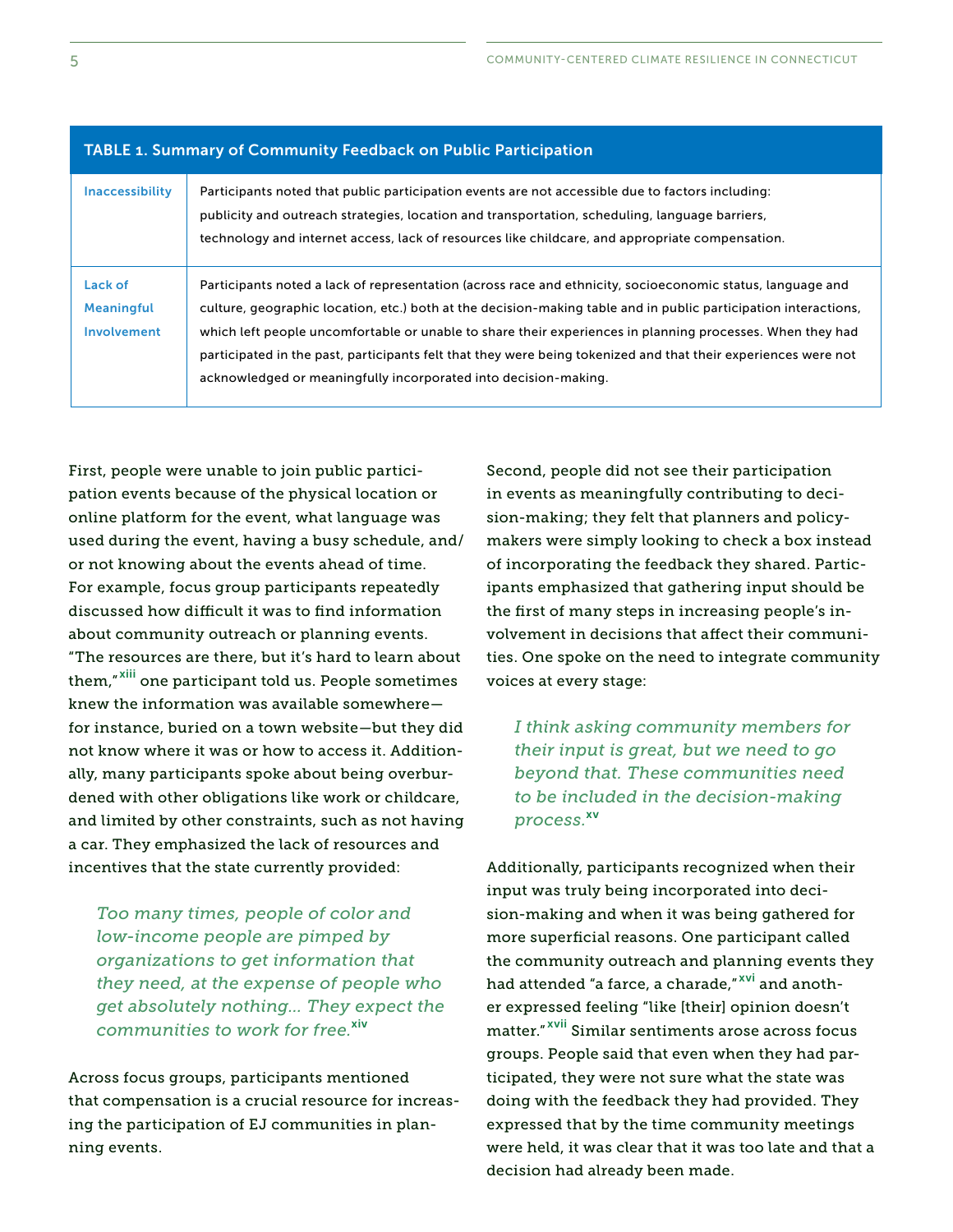### RECOMMENDATIONS: 2 Address participation barriers through PUBLIC PARTICIPATION inclusive practices

Focus groups participants shared ways the state could reach them and emphasized the need to use a variety of methods to connect with residents and remove barriers to participation. We recommend improving outreach strategies by using multiple outreach channels that are popular with community members, partnering with community-based organizations to reach their constituents, and identifying and removing barriers to participation.

#### wider audiences 1 Design outreach strategies to reach

identified included: Specifc communication methods that participants

- Social media including Facebook, Instagram, NextDoor, and Twitter, • Physical fyers at people's doors, as well as pub-
- nity centers, and places of worship, lic and frequently visited places in the community including public libraries, clinics, commu-
- Newsletters and independent newspapers, including the New Haven Independent, La Voz, InnerCity, and other Black/Latinx-run publications,
- Radio stations,
- Tables at farmers' markets and other local events, particularly in rural areas.

Additionally, community-centered organizations and local leaders may be helpful with outreach, as they are regarded to be trustworthy and reliable by residents. Some examples of community-centered organizations and local leaders identifed in this study include the YWCA, IRIS, Semilla Collective, and Unidad Latina Acción, CT Equity Now, and local elected officials.

Participants identifed barriers to participation and Accessibility and the suggested measures the state can take to remove those barriers, including:

- affected by climate change, • A combination of virtual meetings, accompanied by training sessions and information on how to use Zoom, and in-person meetings, particularly in and around neighborhoods most
- walking distance of affected communities, • Holding events in locations easy to access through public transportation or within easy
- children. • Childcare, or providing activities suitable for
- and other necessities, Compensation for participants including money, gift cards, hearty meals, diapers for families,
- Translation and interpretation solutions for non-English speakers, including sessions held in their native language,
- plain language, and • Use of accessible language, with attention to the readability of written materials, lack of acronyms and translation of technical jargon into
- Scheduling events at a variety of days of the week and times of day.

#### Inclusive Decision-Making

Meaningful community engagement requires steps beyond simply ensuring that community members can be in the room or on Zoom for the conversation. Increasing diversity and representation at the decision-making table, ensuring multiple opportunities for community input, and investing in ongoing relationships with community organizations and residents to build trust over time will go a long way to deepen the quality of community engagement.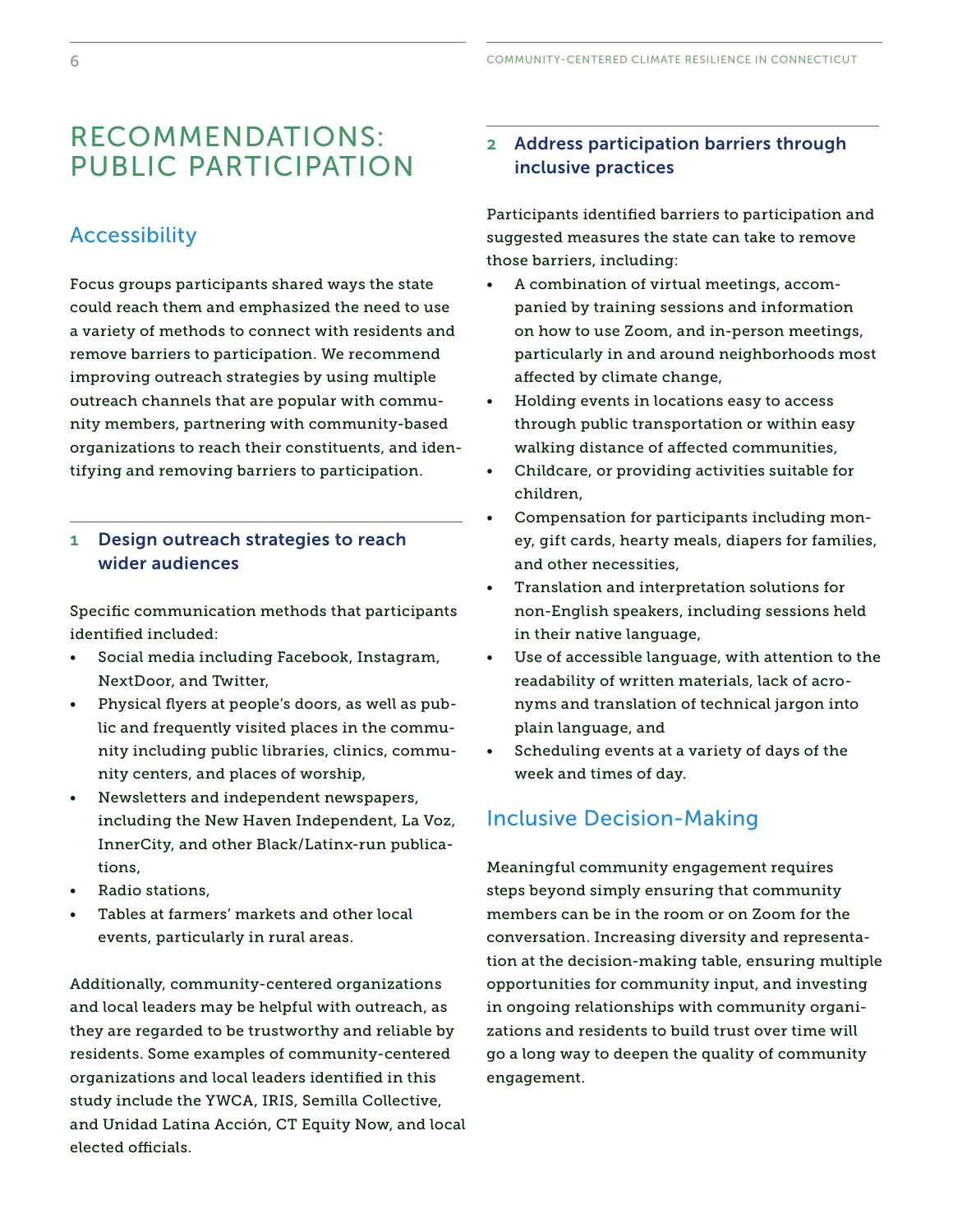#### making process 1 Increase diversity and representation throughout the entirety of the decision-

DEEP can increase representation for EJ communities in decision-making by hiring people from those communities within its agency and supporting other state agencies and municipal governments to do the same; including them in formal, voluntary state-led processes like the GC3; and forming partnerships with community-based organizations to conduct public participation processes for climate planning purposes.

For communities to feel as comfortable as possible at public participation events, the people organizing and conducting the events should also have a stake in the community and represent the members they are attempting to reach. In cases where this is not accomplished, those convening and/or leading the discussion must acknowledge their positions of privilege and commit to actively listening to and respecting the identities and experiences of community members. Additionally, they must be mindful of prejudices that they may have about participants' level of knowledge on these issues. Community members know their communities and the issues they face best; while information must be accessible in terms of readability, it must also be respectful of people's knowledge and lived experiences.

#### resident feedback 2 Foster meaningful involvement by valuing

We additionally recommend incorporating community feedback into every stage of the planning process. Communities need to see meaningful involvement from the start to finish in climate planning—from identifying the problems and potential solutions to developing plans and implementing

them on the ground. Throughout this process, policymakers should recognize that building trust will take careful investment, increased resources, and efort to show communities that their engagement will have real impacts.

#### ongoing relationship 3 Ensure that public participation is an

Our final recommendation for more inclusive decision-making is to follow up with participating community members after initial contact. Public participation is not a one-time event; it is an ongoing relationship that requires consistent attention and care. Follow-up allows decision-makers to process the input that communities have put forward. It also allows communities to feel that they are being listened to, and it gives them a way to hold decision-makers accountable for incorporating their input into policies and programs. The state can build on the outreach methods mentioned above to provide updates and follow up with participants.

Just partnerships with community-led organizations and local leaders can provide some of the infrastructure through which to interact and build relationships with community members, as these are trustworthy and familiar figures who have already created a foundation for community engagement. By "just," we mean partnerships that are compensated (perhaps through resilience program funds) and mutually agreed upon through equitable contracts.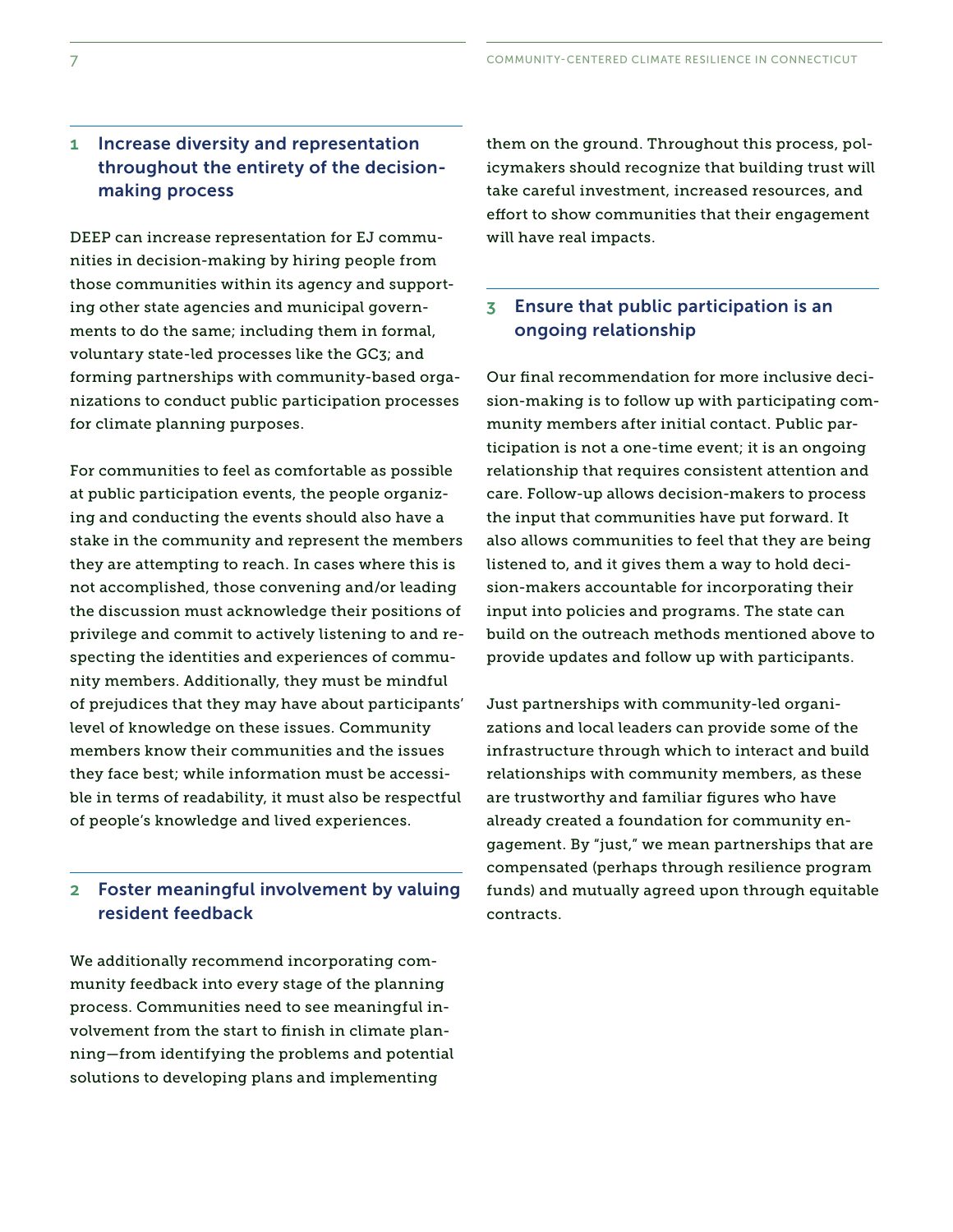### FINDINGS: COMMUNITY IMPACTS OF EXTREME WEATHER EVENTS

Focus group participants—especially those who identifed themselves as members of EJ communities—felt they lacked information and access to the aid they needed during and after extreme weather

events, including hurricanes, foods, winter storms, and heat waves. Extreme weather events impacted access to electricity, transportation, clean water, and clean air, which endangered their health and burdened them with unexpected fnancial costs. Table 2 summarizes participant feedback on the high-priority climate change-related impacts that their communities face.

### TABLE 2. Summary of Community Identified, High Priority Impacts of Extreme Weather Events Energy **Security** All focus groups, particularly participants from EJ communities, highlighted power outages as an issue, with trickle-down impacts including: human health (refrigeration for medication; life-sustaining electronic medical devices; heating and air-conditioning for vulnerable community members; lack of access to green spaces for relief from extreme heat), food security (spoiled food due to lack of refrigeration), and communication (inability to charge devices to call loved ones or access crucial information about emergency response resources). Food Security Participants emphasized food insecurity (i.e., lack of access to healthy and affordable food options) and identified concerns about convenience, transportation, affordability, availability, and quality of food both in everyday life and in the aftermath of extreme weather events. Losing food from lack of refrigeration due to power outages was a particular concern. Participants described having to choose between paying bills and purchasing food, having to either purchase more expensive take-out or pay increased delivery fees, and having to travel farther when gas prices were higher due to living in areas with decreased access to healthy and affordable food. Transportation Participants noted that access to transportation and afordable fuel during extreme weather events is critical for staying warm, acquiring food, charging devices, and more. Additionally, they noted that the delayed response time of snowplows in their areas created dangerous driving conditions for those who still need to work, despite weather conditions. Clean Water Participants, particularly those from EJ communities, noticed a decrease in water quality during and after extreme weather events but were unaware of the root cause (i.e., poor infrastructure; combined sewer overflow events). Clean Air While participants showed a greater concern for other issues, they raised some concerns about poor air quality and increasing rates of asthma in their communities, particularly in the context of extreme heat events.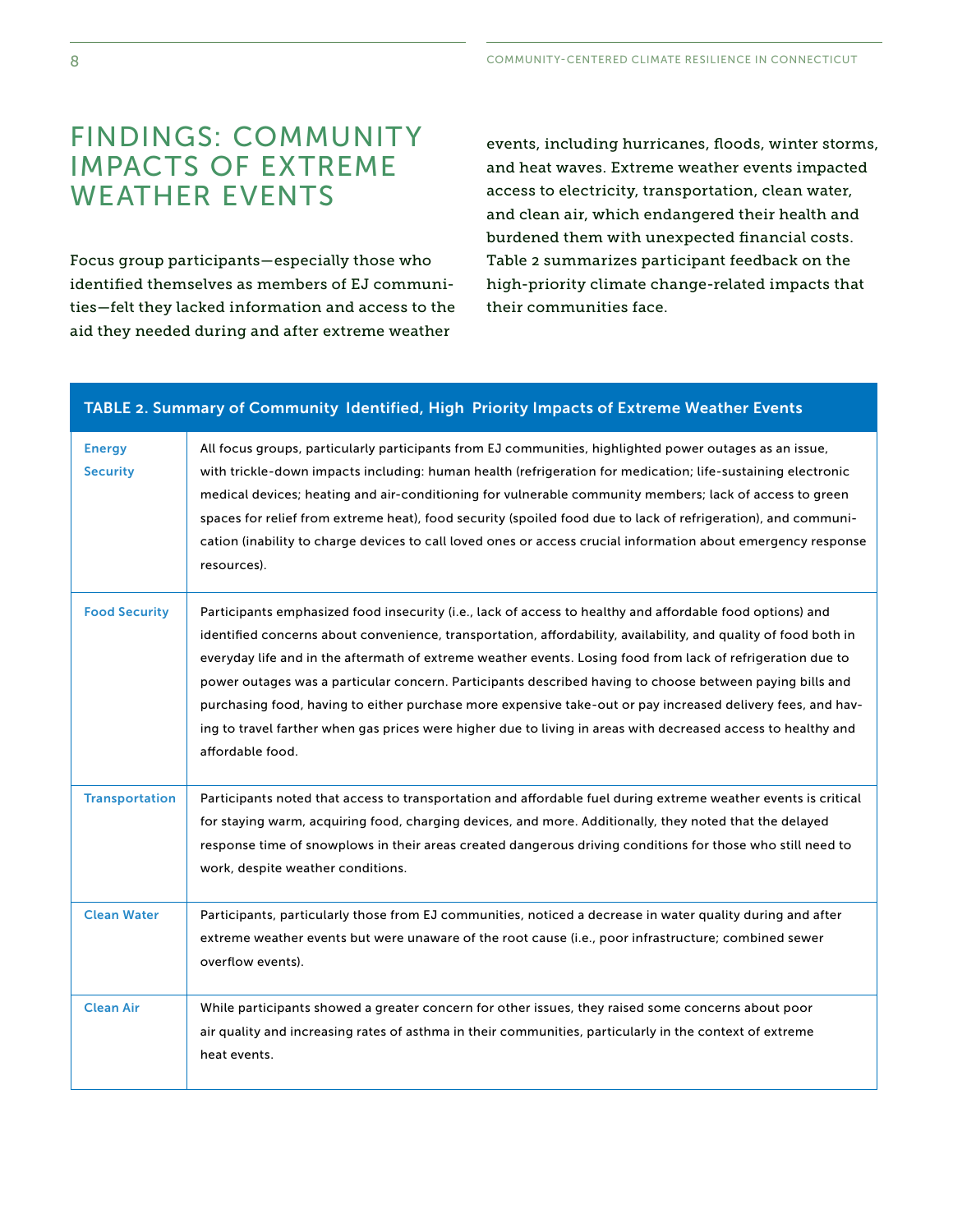Of the five issues above, the focus group participants spoke most about power outages and food insecurity. These two topics are discussed in greater detail below.

In all focus groups, participants from EJ communities emphasized the problem of power outages. They explained that outages caused a range of adverse impacts, including to one's health, food security, and access to communication. One participant described how their community experienced frequent power outages, while a more affluent community nearby consistently had more reliable access to electricity: "We would have the power out for days at a time, and their power would literally never be out." xviii Our research suggests that EJ communities deal with more frequent and prolonged blackouts-sometimes five to seven days in length. One participant stressed that power lines should be buried underground. The participant stated:

*They lose their food, they lose their heat, they lose their health, they're at risk, they lose their medication… Why? Because the power lines are not underground. So, if it's a densely populated area, they need to put those power lines underground.*<sup>xix</sup>

Flooding, combined sewer overfow events, and access to a clean water supply were signifcant issues for some residents. Bridgeport participants specifcally reported experiencing hectic food events and often relied on their neighbors for support. New Haven residents likewise spoke about "full moon fooding," which are chronic fooding issues that occur on a monthly basis in communities located in low-lying, tidal or coastal areas. Conversely, participants in another focus group had concerns with drought and the local reservoir supply in New Haven. When water supplies were scarce in some communities surrounding Hartford during extreme climate events, participants reported having to shower at the local school facilities. Other participants also noted that sewers and combined sewer systems that collect both rainwater runoff and household and industrial sewage were issues—and can result in discharge of untreated waste into water bodies (i.e., combined sewer overfow events) in their neighborhood.

*Everybody's basements were fooded in the North End of Hartford, South End of Hartford… the water district basically told us there was nothing they could do [and] other folks didn't know who to call about four feet of water in their basements, and then you read the next day, that people in West Hartford not only got combined sewage overfow valves in their basement, but the [Metropolitan District] paid for them to stay in hotels. Nobody ever suggested that I stay in a [hotel.](https://hotel.xx)*xx

 ing to America from Russia: Another public health concern amongst participants in several focus groups was safety and comfort during extreme heat events. Participants noted that access to air-conditioning or cool spaces for relief during very hot days was important, as one participant recounts their experience in first com-

*When my frst son was born… it was an extremely hot summer [and] the house was not holding the air from the air conditioner all that well, so the electric bills were soaring, and it was still not cool enough, the newborn baby was sufering because of it. Crying nonstop, there was nowhere for us to go. That was the hardest moment I can remember.*<sup>xxi</sup>

Participants noted their experience in New Haven as the pandemic prevented them from being able to gather outside in public spaces. One participant explained that the combination of the extreme heat, deadly pandemic, and sewage overfow made for an uncomfortable and expensive summer: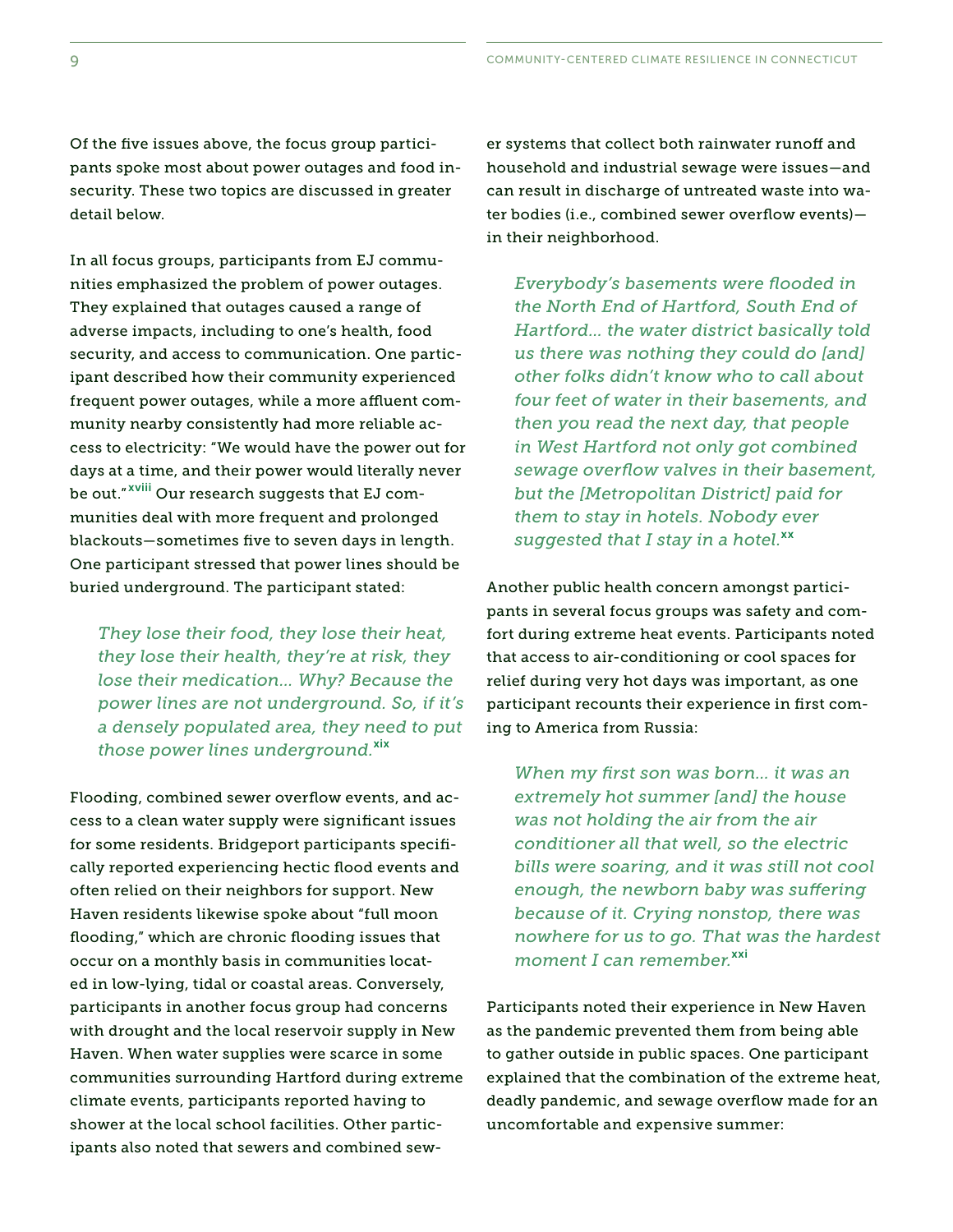*not great.*xxii *I have a beach in my town, but last year the sewage leak and the raw sewage got in the water and all the beaches were closed for several days. So not just heat, not just the pandemic, but bacteria in the water as well. Because of the heat, bacteria were growing so fast and made the conditions* 

children around the area. Residents from East Haven also spoke to the air quality in their town, noting that poor air quality has contributed to increased rates of asthma in

Other participants emphasized the importance of disaster preparedness in both infrastructure and individual families. For example, one participant recommended that the state support residents in obtaining "*emergency kit[s] and make sure you have that readily available before the storm arrives because you never know how long you'll have to go before receiving relief*." xxiii Another suggested the "*fortif[ication of] the homes of low-income people, as well as people with disabilities*,"xxiv citing earthquake retroftting undertaken by the City of Los Angeles.

Because one of the major trickle-down efects of power outages described was increased food insecurity, participants also discussed their experiences at the intersection of the two issues in depth. One participant spoke about her close family friend who had purchased a large order of groceries the day prior to a major storm: "*I know one family that had spent \$300 on food before the storm, and they lost that. They had to not pay a bill in order to replace that food*."xxv When they lost power during the storm, they lost almost their entire grocery run money they did not have to spare. This quotation highlights the gravity of the situation—the family had to choose whether to pay a bill or feed their family members by replacing the lost groceries.

### RECOMMENDATIONS: COMMUNITY IMPACTS OF EXTREME WEATHER EVENTS

To address these major climate impacts, we recommend the following actions to increase disaster preparedness: improve physical infrastructure, bolster food security, and educate community members and leaders on climate change and its impacts. Each of these strategies has benefts to community resilience, public health and wellbeing, and economic stability, but would require signifcant engagement to ensure that proposed solutions match community needs.

#### Disaster Preparedness & Response

During the focus groups, it was universally acknowledged that participants did not have access to the resources or information they needed during or in the aftermath of extreme climate events. These recommendations are a starting point to bridge those gaps.

#### 1 Proactively educate and provide emergency kits to residents in need

We suggest that the state foster relationships with community organizations, like IRIS, to proactively educate people on disaster-related resources and disseminate emergency preparedness kits. Such kits might include fashlights, batteries, blankets, can openers, and other basic necessities, as well as a list of resources and how to access them in case they cannot charge their devices.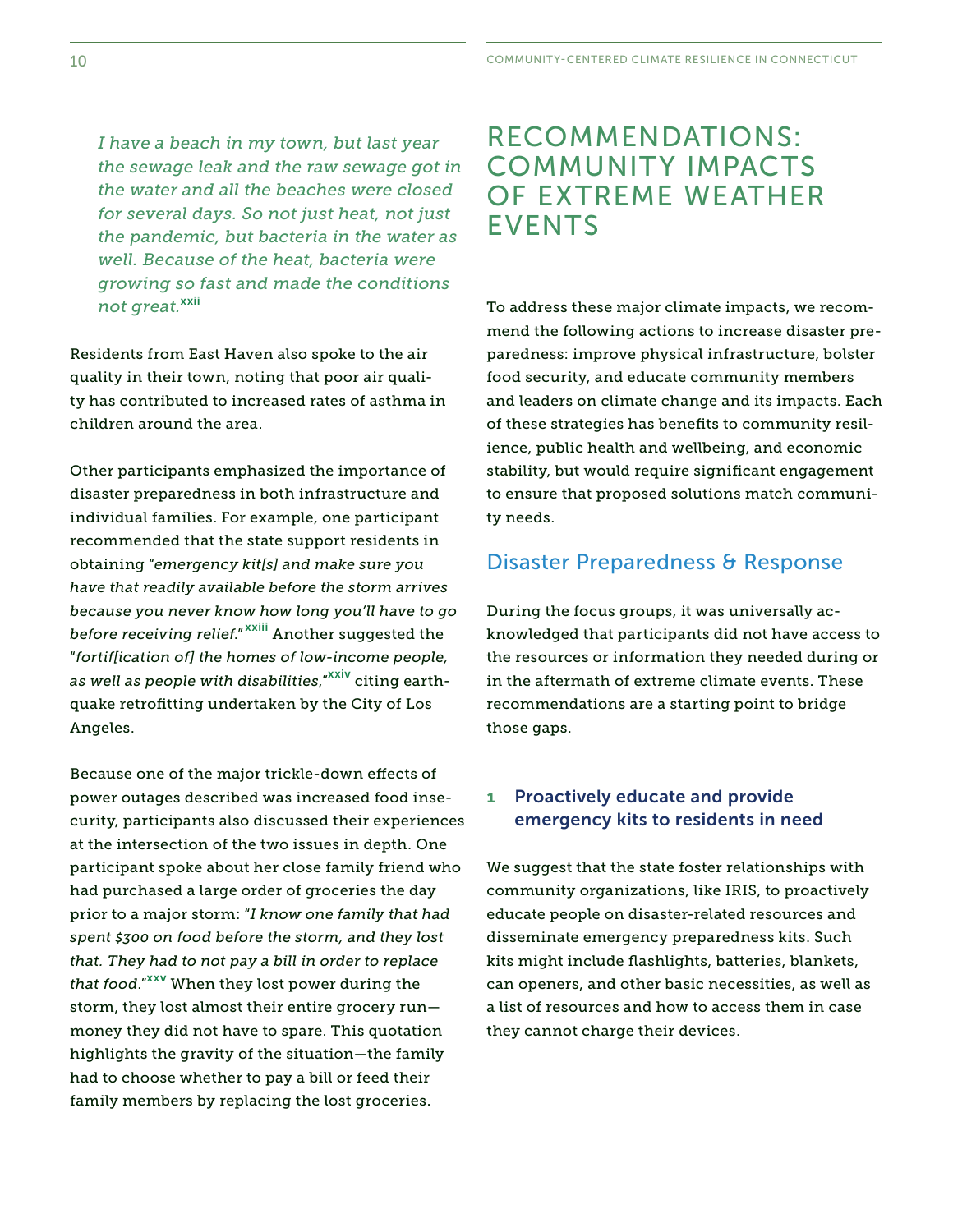#### 2 Improve information dissemination during extreme climate events

We also recommend communicating disaster-related information with residents before, during, and after disasters by using a variety of communication methods. The information needs to be culturally and linguistically accessible. Suggestions include text alerts, such as those used by New Haven and some schools; having utilities turn back on power and/or cable for users, regardless of payment status, in times of disaster or evacuation; and ensuring community members can charge their phones.

#### 3 Provide backup power solutions to residents who are in need

Immediately after extreme weather events, access to relief and power are key priorities for food security, health, and access to information. Therefore, we suggest improving lines of communication between utilities and residents so that people are better informed about when they can expect their power to return and are able to plan accordingly. We additionally recommend providing mobile shelters, resilient community centers, funded hotel stays, or other shelters run by community-based organizations, emergency services, or local businesses to ensure residents have access to refrigeration, heating or cooling, Wi-Fi, and charging stations.

#### Infrastructure

Focus group participants expressed the need for infrastructural investments to reduce risk from increased frequency and severity of storms and to ensure ongoing access to clean water. They pointed to actions including food risk mitigation, building weatherization, and addressing the impacts of CSOs, as well as investment in tree canopy.

#### 1 Invest in flood mitigation to improve resilience to storm-related impacts

storm-related damage, with steps such as: Participants are seeking improved resilience to

- level rise and high precipitation events. Adaptation plans for rivers such as the Quinnipiac and Mill Rivers, which will have an increasing impact on communities in the face of sea
- Flood mitigation strategies, including investment in wetland restoration, managed retreat processes, and relocation from high-risk areas where necessary.

#### 2 Invest in energy systems to improve resilience to storm-related impacts

 outage. Participants raised signifcant concerns about power outages and the need to move power lines underground to decrease instances of storm-related power outages. Moving power lines underground should be prioritized in urban BIPOC and low-income communities. Participants also expressed signifcant interest in ensuring that solar technology and battery storage are accessible for BIPOC low-income communities, including policies that allow residents to go off-grid in the event of a power

#### 3 Fortify/weatherize homes, prioritizing low-income, BIPOC, and persons with disabilities

Weatherization (such as adding insulation and replacing leaky windows and doors) not only makes homes more energy efficient but also make them better able to maintain a comfortable temperature during hot and cold weather extremes, including during power outages. Therefore, we recommend that weatherization be classifed as a climate re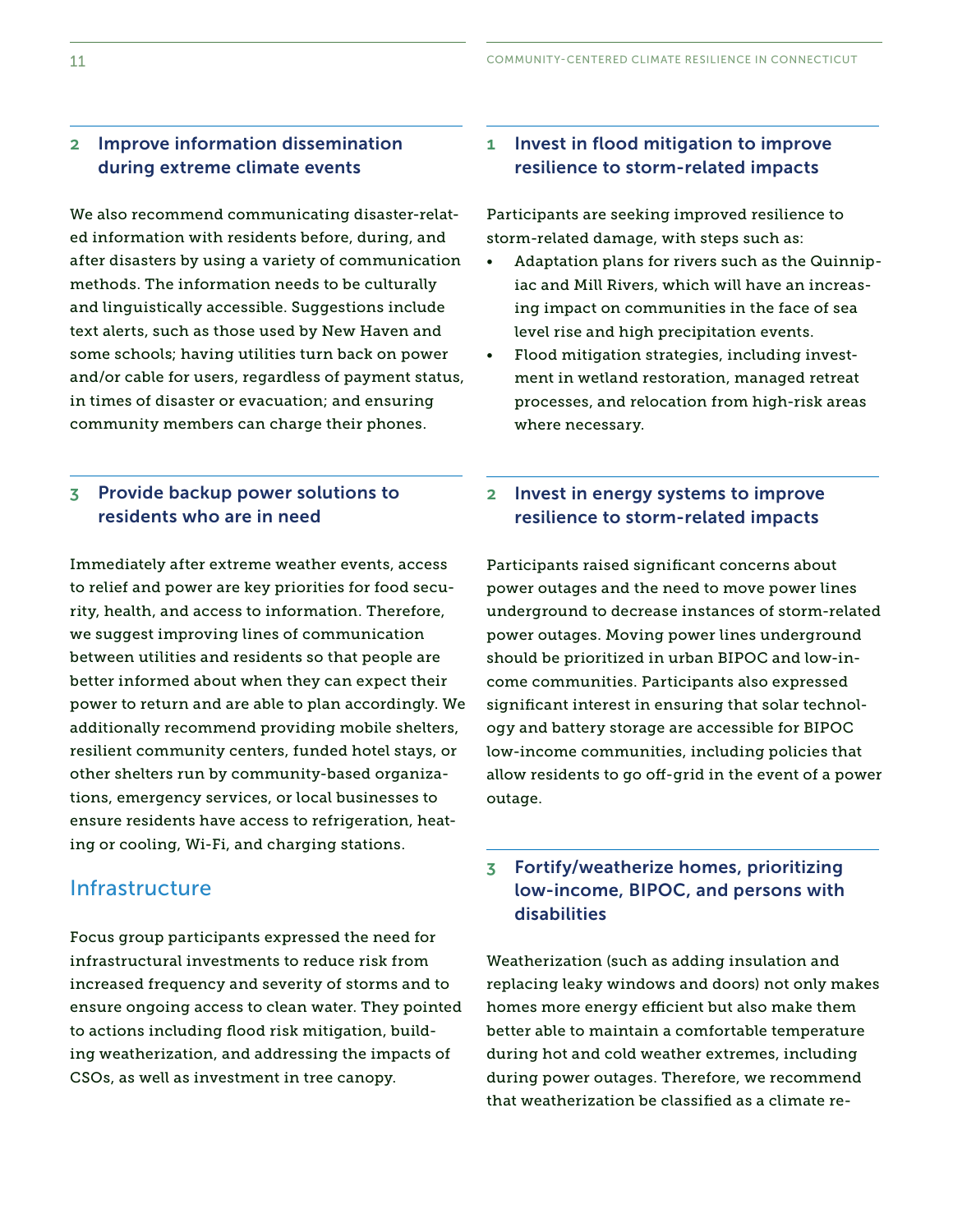prioritize communities most impacted by climate change, in particular, low-income and BIPOC communities and persons with disabilities.

#### 4 Address Combined Sewer Overflows (CSO) and educate community members on the issue and possible solutions

Six Connecticut municipalities still have combined sewer systems: Bridgeport, Hartford, New Haven, Norwalk, Norwich, and Waterbury. We recommend that more community engagement occur around decision-making on the current combined sewer systems, including related to zoning and land use issues. To support residents to engage on this technical issue, education should be provided on how these systems are built and the possible design solutions that can be implemented. strate<br>the momentum and the communities and the state in the state in the state in the state and persons with disabilities.<br>
The strategy is the second operator of the state and persons with disabilities.<br>
Address Combined

#### 5 Invest in tree canopy, cooling centers, and other strategies to mitigate the cumulative impacts of extreme heat and poor air quality

Increasing opportunities for tree plantings and supporting pedestrian- and cyclist-friendly infrastructure in neighborhoods brings multiple benefts. Both reduce greenhouse gas emissions and also improve local air quality, especially during extreme heat events. Many participants also identifed need for public cooling centers available for populations who could not afford air conditioning.

#### Food Security

strategy. Participants identifed food insecurity as a chronic issue that is worsened by extreme weather events and energy insecurity, while investments in food access and food security emerged as a resilience

### areas silience action, and that weatherization programs 1 Improve access and affordability of local,

We recommend incentivizing farmer's markets by fostering partnerships with organizations or local farmers. Healthy food options should be affordable and available on a regular basis. Affordable food options should be well advertised through fyers and signage. Moving farmer's markets indoors during winter months can also promote year-round accessibility, especially in food insecure areas.

#### 2 Partner with delivery services and subsidize delivery fees for participants using SNAP benefits or otherwise residing in food insecure areas

As many residents living in food insecure areas reported utilizing delivery services such as Instacart, partnering with them or similar companies to subsidize delivery and service fees for customers using SNAP benefts could help address issues with food access.

#### 3 Improve accessibility and affordability of community gardens in food insecure areas

We received a great deal of interest in community gardens and mixed feedback related to accessibility, afordability, and feasibility. Therefore, we recommend bolstering DEEP's urban community garden program and developing solutions to concerns about expense, expertise, and time needed to participate in community gardening.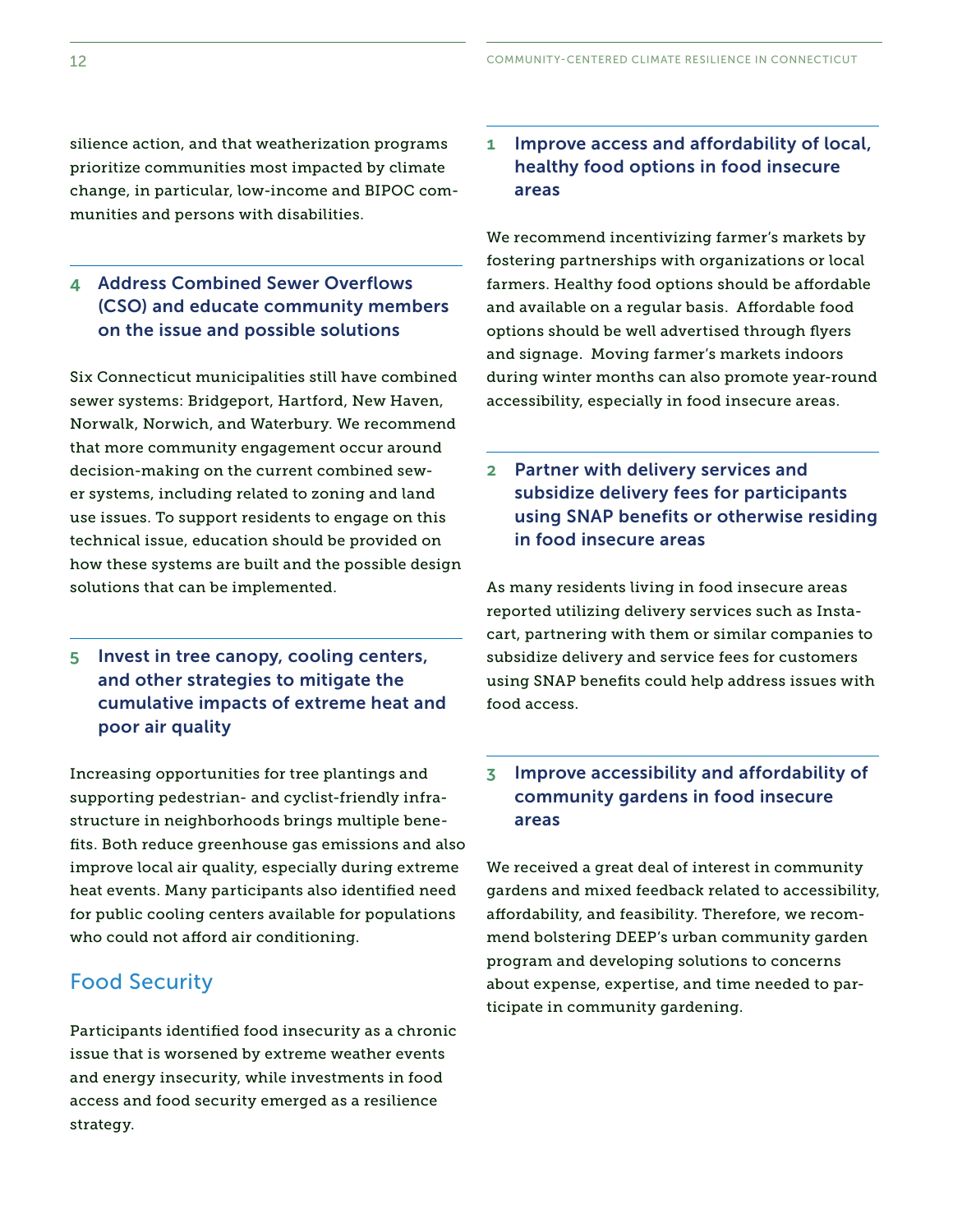### Climate Education

#### 1 Create a climate change educational campaign

 focus groups had expressed: Focus group participants overwhelmingly supported the idea of state climate funds being invested in more public climate change education campaigns. One participant perfectly summarized what many

*"Education is the most important thing! If you don't know [about climate change], how are you going to do something about it?"* xxvi

Therefore, we recommend developing a proactive climate education campaign. Specifcally, we recommend that the state work with local schools, camps, and community centers to implement educational programs on a range of climate-related issues including but not limited to food security, environmental science and health, environmental justice, disaster preparedness, renewable energy, and everyday sustainable practices, such as composting, gardening, and water conservation. These programs should include hands-on activities that students can take home to share with their families and friends, which would aid in spreading the information throughout the community. All communities should have equal access to quality programming; for instance, if run through the school system, program quality should not difer between public and private schools.

Additionally, participants pushed for more paid internship and mentorship opportunities in green jobs and with environmental organizations; they wanted these opportunities to be specifcally geared towards young people of color to increase representation in the sector and help secure future employment for youth in these communities. The

state should encourage paid internships and other mentoring opportunities for young people from underrepresented groups in the environmental feld, to foster curiosity and allow youth to get practical work experience for future employment in green jobs.

### CONCLUSION

Though decision-makers often label EJ communities "hard-to-reach," our research team found these communities to be highly invested in climate-related issues and action. Researchers were able to reliably connect with community members by using multiple channels of communication and partnering with community liaisons, without whom this project would not have been possible.

Furthermore, this research confrms that climate impacts are disproportionately afecting BIPOC and low-income communities across Connecticut. Repeatedly, participants who identifed as being part of these communities reported higher instances of power outages, food insecurity, and lack of access to basic resources needed to remain safe during extreme climate events. Meanwhile, residents who reported being comfortable during extreme climate events typically resided in areas that were either whiter or more affluent. EJ communities should be aforded the same respect and resources extended to other communities in Connecticut. The recommendations included in this report only skim the surface of what needs to be done.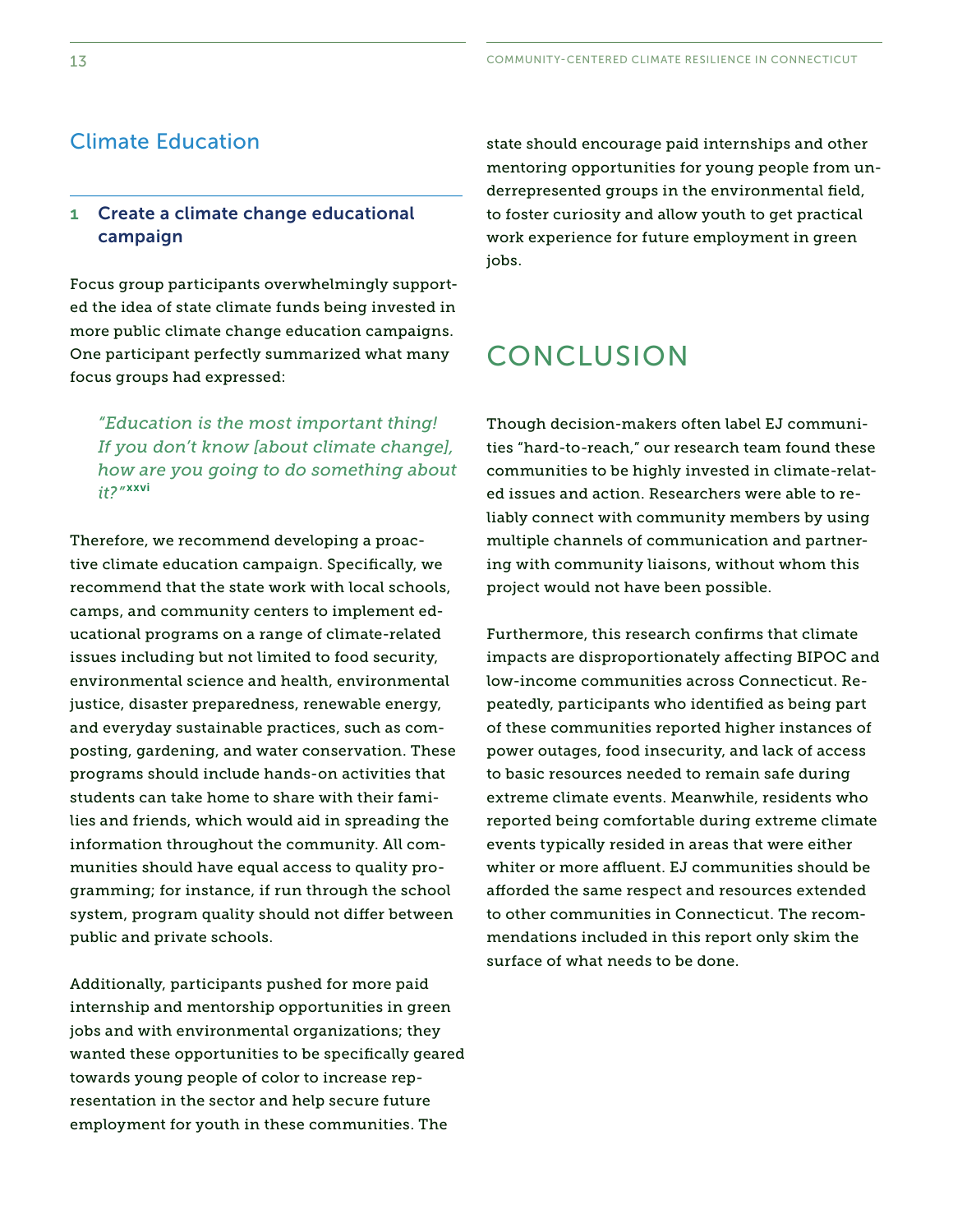## APPENDIX A: GLOSSARY

| <b>Term</b>                                                           | <b>Abbreviation</b> | <b>Definition</b>                                                                                                                                                                                                                                                                                                                                                                             |
|-----------------------------------------------------------------------|---------------------|-----------------------------------------------------------------------------------------------------------------------------------------------------------------------------------------------------------------------------------------------------------------------------------------------------------------------------------------------------------------------------------------------|
| adaptation                                                            | $\overline{a}$      | (in the context of climate change) "In human systems, the process of adjustment<br>to actual or expected climate and its effects, in order to moderate harm or exploit<br>beneficial opportunities. In natural systems, the process of adjustment to actual<br>climate and its effects; human intervention may facilitate adjustment to expected<br>climate and its effects" <sup>XXVII</sup> |
| climate change                                                        | $-$                 | long-term changes in local, regional, or global average weather conditions, such<br>as temperature and rainfall; caused by increased greenhouse gas emissions pri-<br>marily due to human activity, particularly the burning of fossil fuels and land-use<br>change <sup>xxviii</sup>                                                                                                         |
| climate justice                                                       | --                  | a framing of the issues and causes of climate change that "links human rights and<br>development to achieve a human-centered approach, safeguarding the rights of<br>the most vulnerable people and sharing the burdens and benefits of climate change<br>and its impacts equitably and fairly" <sup>XXIX</sup>                                                                               |
| <b>Department of Energy</b><br>and Environmental<br><b>Protection</b> | <b>DEEP</b>         | Connecticut agency tasked with overseeing the state's natural and energy resourc-<br>es, protecting and enhancing the natural environment and public health, regulating<br>public utilities, and managing energy policy issues                                                                                                                                                                |
| distributive justice                                                  | $-$                 | fairness in the allocation of burdens and benefits <sup>xxx</sup>                                                                                                                                                                                                                                                                                                                             |
| energy burden                                                         | --                  | percentage of gross household income spent on energy costs <sup>XXXI</sup>                                                                                                                                                                                                                                                                                                                    |
| energy insecurity                                                     | $-$                 | "inability to adequately meet basic household energy needs" XXXII                                                                                                                                                                                                                                                                                                                             |
| environmental justice                                                 | EJ                  | "fair treatment and meaningful involvement of all people, regardless of race, color,<br>national origin, or income, with respect to the development, implementation, and<br>enforcement of environmental laws, regulations, and policies" <sup>XXXIII</sup>                                                                                                                                   |
| <b>Governor's Council</b><br>on Climate Change                        | GC3                 | a 23-member group with representation from the Connecticut state and local gov-<br>ernments, the private sector, and civil society advising the Connecticut governor<br>on climate mitigation and adaptation policies; re-established and expanded by<br>Governor Lamont's Executive Order 3 in 2019 <sup>XXXIV</sup>                                                                         |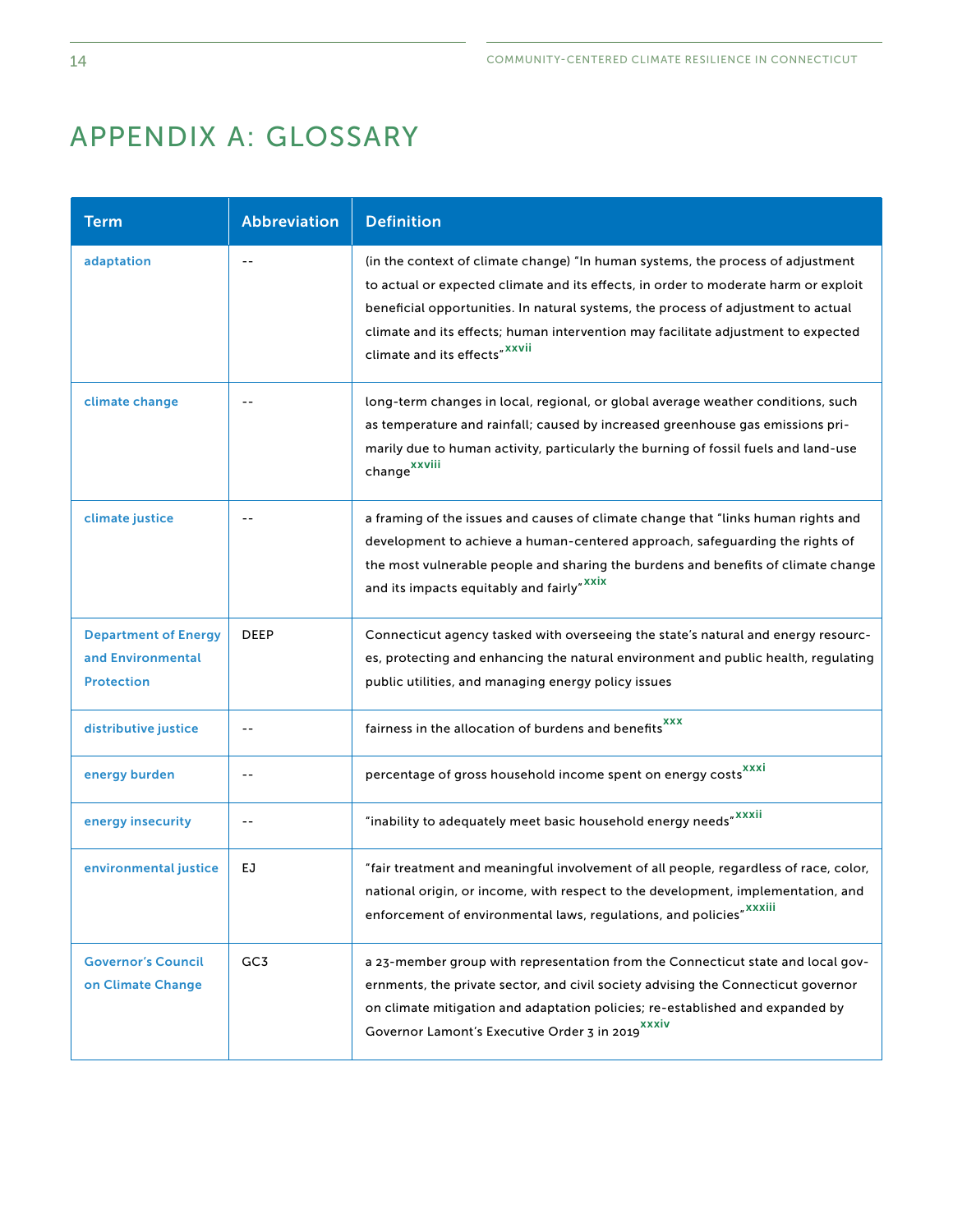| Term               | <b>Abbreviation</b> | <b>Definition</b>                                                                                                                                                                                                                                                                                                                                             |
|--------------------|---------------------|---------------------------------------------------------------------------------------------------------------------------------------------------------------------------------------------------------------------------------------------------------------------------------------------------------------------------------------------------------------|
| fossil fuels       |                     | fuel formed by the decomposition of organic matter; human use (burning) of fossil<br>fuels for energy emits greenhouse gases and is a leading driver of climate change;<br>considered neither clean nor renewable, as they release greenhouse gases and oth-<br>er air pollutants and are depleted at a much rate faster than they are formed <sup>XXXV</sup> |
| greenhouse gas     | GHG                 | gas that absorbs and re-emits infrared radiation, resulting in the greenhouse effect;<br>increased atmospheric concentration of greenhouse gases due to human activity<br>has led to raised global mean temperature in recent decades <sup>XXXVI</sup>                                                                                                        |
| mitigation         |                     | (in the context of climate change) "human intervention to reduce emissions or<br>enhance the sinks of greenhouse gases" XXXVII                                                                                                                                                                                                                                |
| procedural justice |                     | fairness in decision-making processes <sup>XXXVIII</sup>                                                                                                                                                                                                                                                                                                      |
| resilience         |                     | (in the context of climate change) ability to prepare for, recover from, and adapt to<br>climate change impacts <sup>xxxix</sup>                                                                                                                                                                                                                              |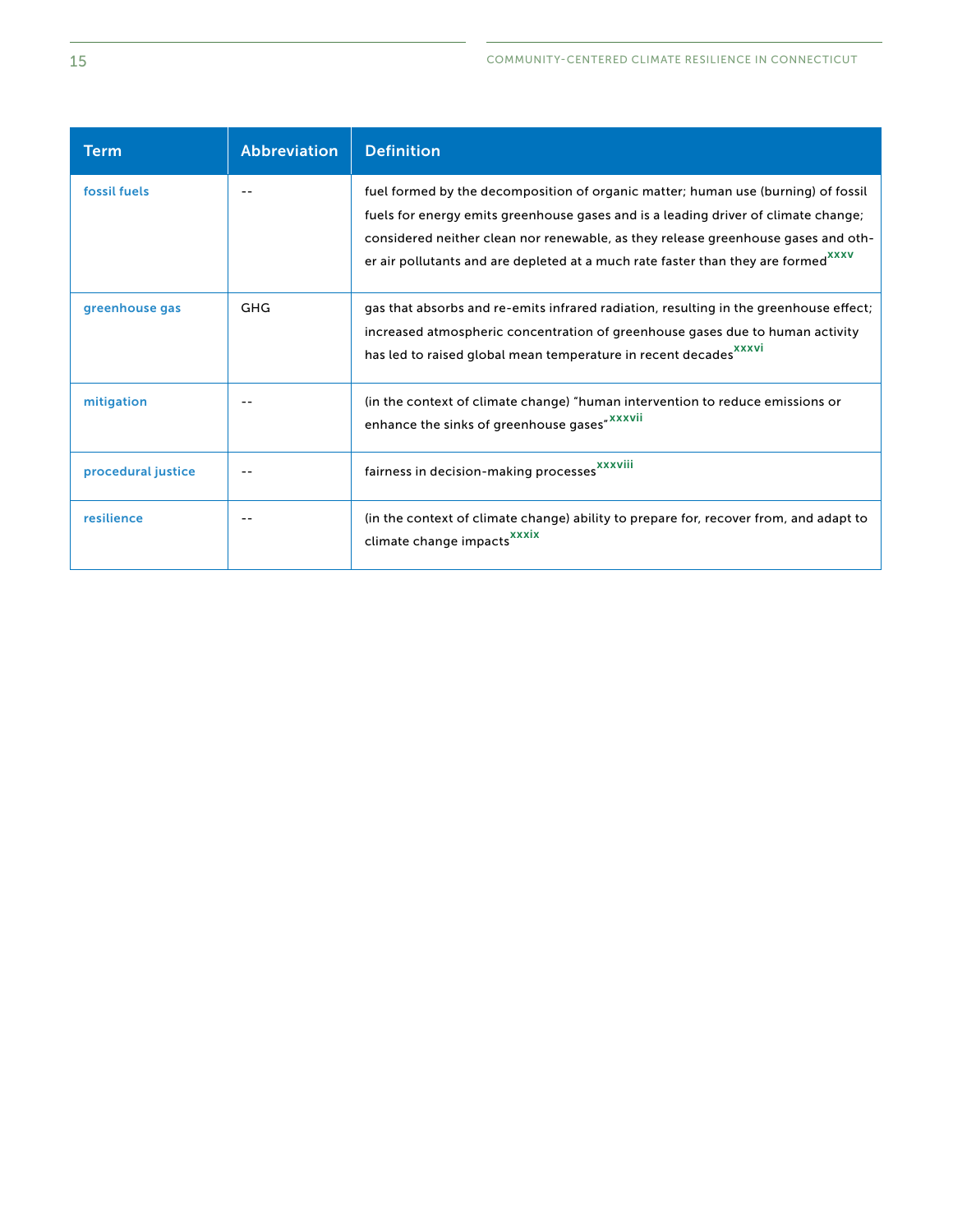# APPENDIX B: PROPOSED<br>RESILIENCE SPENDING group participants, in response to posed priority RESPONSES question.

| Priority Question: If you had complete control over how the \$25 million dollars are spent, how would<br>you choose to spend the money to better prepare your community for climate change? |                                                                                                                                                                                                                                                                                                                                                                                                                                                                                                                                                                                                                                                                                                                                                                                                                                                                                                                                                                                                                                                                                                                                                                                                                                                                                                                                                                                                                                                                                                                                                                                                                                                                                                                                                                                                                                                                                                                                                                                                                                                                                                                                                                                                                                 |  |  |
|---------------------------------------------------------------------------------------------------------------------------------------------------------------------------------------------|---------------------------------------------------------------------------------------------------------------------------------------------------------------------------------------------------------------------------------------------------------------------------------------------------------------------------------------------------------------------------------------------------------------------------------------------------------------------------------------------------------------------------------------------------------------------------------------------------------------------------------------------------------------------------------------------------------------------------------------------------------------------------------------------------------------------------------------------------------------------------------------------------------------------------------------------------------------------------------------------------------------------------------------------------------------------------------------------------------------------------------------------------------------------------------------------------------------------------------------------------------------------------------------------------------------------------------------------------------------------------------------------------------------------------------------------------------------------------------------------------------------------------------------------------------------------------------------------------------------------------------------------------------------------------------------------------------------------------------------------------------------------------------------------------------------------------------------------------------------------------------------------------------------------------------------------------------------------------------------------------------------------------------------------------------------------------------------------------------------------------------------------------------------------------------------------------------------------------------|--|--|
| Energy &<br><b>Transportation</b>                                                                                                                                                           | "POWER LINES UNDERGROUND. Put that in all caps. They lose their food, they lose their heat, they lose<br>$\bullet$<br>their health, they're at risk, they lose their medication Why? Because the power lines are not under-<br>ground. So, if it's a densely populated area, they need to put those power lines underground."<br>"I would like to add that I believe there should be solar panels available to everyone. For example, in South<br>America, my parents are from Chile, everyone has access to solar panels, even the very low-income fami-<br>lies."<br>"I would also establish houses with solar energy. So if a storm comes, electricity remains available."<br>"Especially with solar panels, some states will put it on for free - heavily subsidized solar paneling. And I<br>don't really see that here."<br>"I'm worried about diesel cars, I'm worried that they pollute the air a lot, and something has to be done<br>about deforestation because I feel that these days more trees are being cut than are being planted. A lot<br>of trees are being destroyed and we do not have enough trees to give us fresh air."<br>"I would do a two-part project. The first one is to do solar power incentives in order to allow people to<br>convert their electricity to solar energy."<br>"I think we should rely on transportation or once again the 911 reverse system, or some kind of robocall<br>where people can be called and told where the shelters are."<br>"Something that we talk about a lot in my community is how we want to use bicycles instead of cars be-<br>cause we know cars contribute a lot to climate change. I would spend the money on providing bicycles to<br>more people, personally I don't have a bike, but if I did, I would use it to go to the laundry, to the grocery<br>store. Since I don't have a bike, I have to ask people for a ride. I also feel like the city buses are very old<br>because I always see the black smoke coming out of them, which makes the air quality even poorer than it<br>already is."<br>"Where my family lives [in Chile], everyone drives electric cars, but here our community cannot afford<br>hybrid cars. They're too expensive." |  |  |
| <b>Infrastructure</b><br>& Adaptation<br><b>Efforts</b>                                                                                                                                     | "Well, we would have to look at what happens the most in these climate catastrophes. Flooding, relocation,<br>transportation, loss of electricity, food resources to people to be delivered to their homes. If it's a system<br>where you get the food banks to pull together and the city buses to deliver to neighborhoods. If it's clean<br>water, you're going to have to figure out how to get water to the people. The natural inclination is to PUT<br>IT UNDER GROUND."<br>"I think that we should really prepare individuals beforehand, get that emergency kit and make sure you<br>have that readily available before the storm arrives because you never know how long you'll have to go<br>before receiving relief. I think we should really work on preparing people for national disasters."                                                                                                                                                                                                                                                                                                                                                                                                                                                                                                                                                                                                                                                                                                                                                                                                                                                                                                                                                                                                                                                                                                                                                                                                                                                                                                                                                                                                                     |  |  |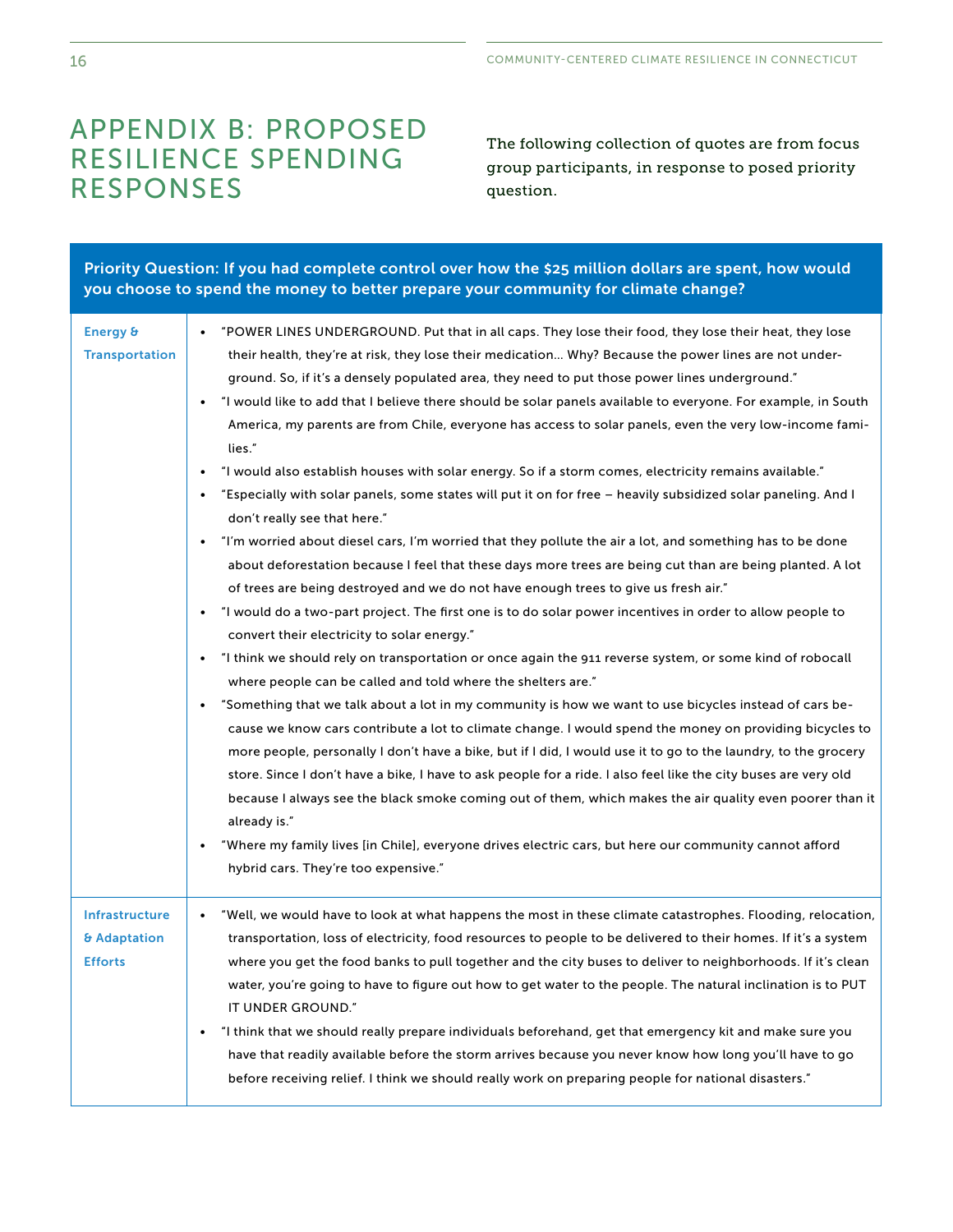#### Priority Question: If you had complete control over how the \$25 million dollars are spent, how would you choose to spend the money to better prepare your community for climate change?

- "I would fortify the homes of low- income people as well as people with disabilities. LA does a lot retroftting homes for earthquakes so I would do something similar, and I would do that for the resources in communities, retroftting the clinics, the libraries, weatherizing as much as possible. And then also setting aside funding for hotels, for repairs, etc. for any anticipatory needs. Saving the rest of the money to fll in those gaps when we get there."
- "Exactly what change are we anticipating, and that's what we need to prepare for."
- "If we had better social infrastructure, (similar to a reverse 911 structure). I would love to see that in general. People who want to bring resources connected to those who need resources. Incentivizing this structure."
- "I'm a fan of Andrew Yang's minimum income for all citizens. That would be a good way to approach the homeless problem. People certainly aren't going to get rich off of it, but some will use it, and some will abuse it, but most would probably use it to advance their lives."
- "And something that a lot of people overlook, in regard to conversations about affordable homes, and nobody is talking about the contaminated soil that is on and around public housing. When we talk about Munson Street, Dixwell Plaza, all of that is contaminated soil. We are building structures and we are asking people to live on this and that is not okay."
- "How easy and inexpensive to give everyone fashlight batteries, some cans of food and a can opener. They could just give it out at the schools, like they do now with COVID… This is very essential. And they could do this in the neighborhoods, everyone gets this basic kit with numbers to call… I don't know, that would be such a great use of our tax money."
- "And got these lights that you can just charge and plug in, they lasted 24 hours. You can have those battery packs where you can charge your phone, charge your lights, they can give out smoke detectors, they can give out those rechargeable lights!"
- "We have to have some kind of system where somebody can actually call and touch base with all of our seniors and people that are disabled and make sure that everything they need is taken care of and that they aren't there alone."
- "It's very difficult to tackle such a huge issue as climate change at the local level... people have been talking here about problems with food, electricity, etc. Have an emergency center where people could come. A place where they could bring their food, a place to charge their phones. Also in the heat, a place for people to cool off. That they could work from. A place where they could get a generator from. Some kind of emergency center where people could call or come to get what they need. Electricity, freezers, access to food places."
- "Create a safety bag for your home and also in the army, they have the emergency survival kits, we could create something like that."
- "I would build 6 resource centers. I would put those in 6 diferent areas of CT. Safe to immigrants, in terms of your information, that you will treat everyone the same. Keep information safe. They would be equipped with generators, food supplies...They're going to be warm; they got to have rules for people (like house rules) a nurse on staff in case anyone gets sick. Doctors can come in cases of extreme emergency. Areas that aren't food prone. Language center is there as well. And I would run these things all year long.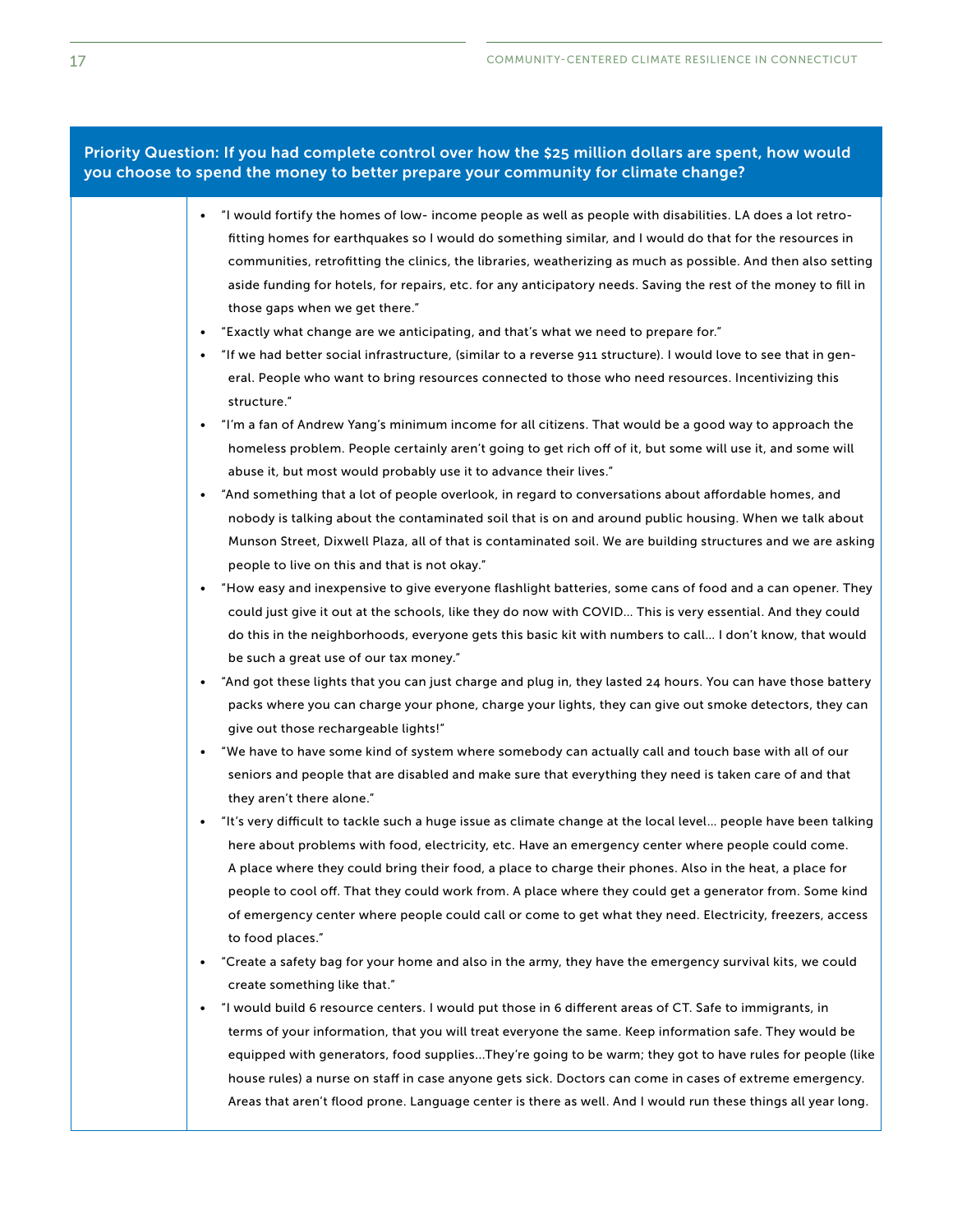#### Priority Question: If you had complete control over how the \$25 million dollars are spent, how would you choose to spend the money to better prepare your community for climate change?

|                                     | And I would expand IRIS and fund them. IRIS would be one of my six resource centers; the setup of IRIS<br>would be the model for this. They treat us like family, that is what we are looking for."<br>"One recommendation is care packages providing food, candles, hygiene productshaving a blanket in the<br>$\bullet$<br>car. Things like that, that come in handy, but we forget after a while."<br>"I really wish we had the Hefty energy bag program."<br>٠<br>"And it's super hard in this community, most people, if they have recycling, it's basic recycling. And people<br>don't know what they can and can't recycle. And also community compost. In some places we do have<br>this, but they're not super accessible like they are in other cities."<br>"How the 5G radiation is affecting the environment. That is not part of the environmental conversation and<br>٠<br>should be. There is a lot about that subject that is not included in the environmental movement. Radiation<br>and how that is affecting life, the biology of people in these communities. It's huge and not included, for<br>the record, I would love that you guys include that we need to talk more about regulating telecommu-<br>nications. Include that as a huge environmental concern. Health effects of radiation are a big deal. How<br>radiation is affecting us and our grandchildren."                                                                                                                                                                                                                                                                                                                                                                                                                                                                                                                                                                                                                                                                                                                                                                                                                       |
|-------------------------------------|-------------------------------------------------------------------------------------------------------------------------------------------------------------------------------------------------------------------------------------------------------------------------------------------------------------------------------------------------------------------------------------------------------------------------------------------------------------------------------------------------------------------------------------------------------------------------------------------------------------------------------------------------------------------------------------------------------------------------------------------------------------------------------------------------------------------------------------------------------------------------------------------------------------------------------------------------------------------------------------------------------------------------------------------------------------------------------------------------------------------------------------------------------------------------------------------------------------------------------------------------------------------------------------------------------------------------------------------------------------------------------------------------------------------------------------------------------------------------------------------------------------------------------------------------------------------------------------------------------------------------------------------------------------------------------------------------------------------------------------------------------------------------------------------------------------------------------------------------------------------------------------------------------------------------------------------------------------------------------------------------------------------------------------------------------------------------------------------------------------------------------------------------------------------------------------------------------------------|
| <b>Mitigation</b><br><b>Efforts</b> | "I would honestly invest more in green spaces and community gardens. As things get hotter, green areas<br>٠<br>soak up some of that heat. And if you turn these spaces, like abandoned parking lots, instead of turning<br>them into bougie apartment complexes, turn them into community garden areas, where it's a center for<br>people to gather. And save some of that extreme heat during the summer months."<br>"This is something I need to learn more, but instead of working on the consequences of the climate issues,<br>I think money needs to be invested more on what is causing the problem."<br>"We have a lot of community trouble creating more damage to the climate, but not enough investment in<br>mitigation efforts. Just dealing with the consequences, not the root of the problem. I don't know exactly<br>what is to be done, but I think that is an area of top priority. How we can diminish what is causing climate<br>change."<br>"I think it's important to educate people about the water levels and how they are rising. Here in my town<br>we have an airport surrounded by wetlands. Yes, there are also a lot of rivers here and they are all con-<br>taminated, and the quality of the water is very low and along with the facts that the sea level is rising, the<br>fact that the city wants to develop all of the green spaces (wetlands) to make the airport bigger, etc. is<br>problematic. I don't think that's a good future for my children."<br>"Also, I think it's very important to get the youth involved in the topic. When I was in high school, I re-<br>٠<br>member, there was no talk about this. And how the environment is being impacted. A lot of people don't<br>realize how grave this issue is. We are second place in the world when it comes to garbage production. It's<br>a very grave issue which a lot of people just don't know about. We also consume a lot, we constantly buy<br>things, like shoes, clothes, everyone feels like they need more. We should learn more from Latin America<br>where people use every single clothing item until it is worn out and cannot use it anymore. They probably<br>buy only a few shirts a year." |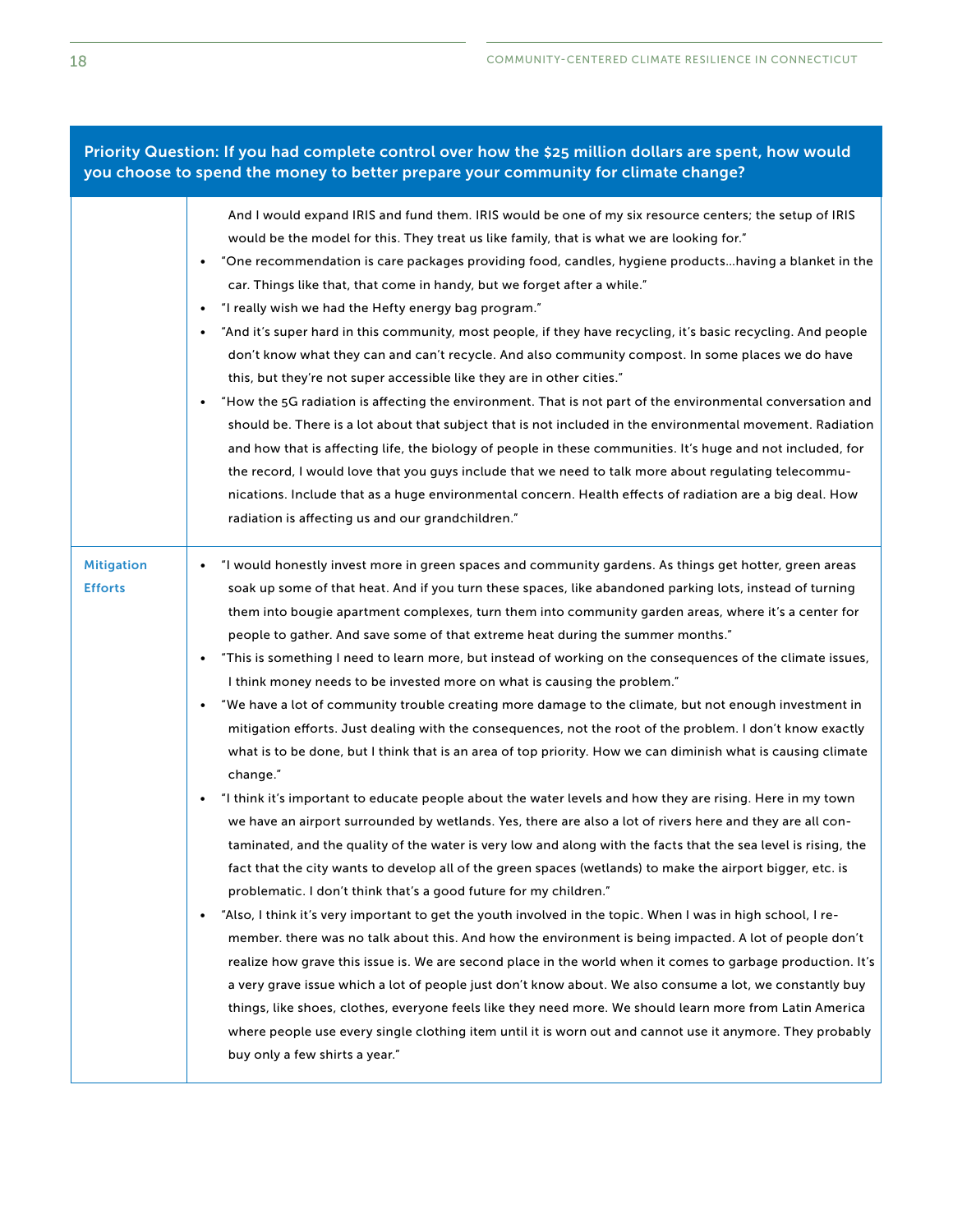Priority Question: If you had complete control over how the \$25 million dollars are spent, how would you choose to spend the money to better prepare your community for climate change?

| <b>Employment &amp;</b><br><b>Policy</b> | "And also green jobs, where are the green jobs for our communities? I just read that in Connecticut, only<br>5% of the jobs are green jobs, and the Spanish speaking community are usually involved in the most deli-<br>cate jobs, and they will need new occupations."<br>"Green plan, we are trying to prevent global warming, but we need to stop polluting. When the problem<br>started, we didn't stop. And now that things are going wrong, we're not preventing ourselves."<br>"I would also talk about the prices for coal (carbon pricing) and the laws that exist on the local and federal<br>levels and the laws that exist on this. This topic is so complicated, and we need to educate on this and<br>make sure people understand what is going on."<br>"Green plan should be adopted. Connecticut should take that plan seriously."<br>$\bullet$                                                                                                                                                                                                                                                                                                                                                                                                                                                                                                                                                                                                                                                                                                                                                                                                                                                                                                                                                                                                                                                                                                                                                                                                                                                                                                                                                                                                                                                                                                                                                                                                                                                                                                                                                                                                                                                                                                                                                     |
|------------------------------------------|----------------------------------------------------------------------------------------------------------------------------------------------------------------------------------------------------------------------------------------------------------------------------------------------------------------------------------------------------------------------------------------------------------------------------------------------------------------------------------------------------------------------------------------------------------------------------------------------------------------------------------------------------------------------------------------------------------------------------------------------------------------------------------------------------------------------------------------------------------------------------------------------------------------------------------------------------------------------------------------------------------------------------------------------------------------------------------------------------------------------------------------------------------------------------------------------------------------------------------------------------------------------------------------------------------------------------------------------------------------------------------------------------------------------------------------------------------------------------------------------------------------------------------------------------------------------------------------------------------------------------------------------------------------------------------------------------------------------------------------------------------------------------------------------------------------------------------------------------------------------------------------------------------------------------------------------------------------------------------------------------------------------------------------------------------------------------------------------------------------------------------------------------------------------------------------------------------------------------------------------------------------------------------------------------------------------------------------------------------------------------------------------------------------------------------------------------------------------------------------------------------------------------------------------------------------------------------------------------------------------------------------------------------------------------------------------------------------------------------------------------------------------------------------------------------------------|
| <b>Education</b>                         | "We need degrees for our young people and people mentoring them in these organizations that are actual-<br>$\bullet$<br>ly working in climate change. You have to start with young people."<br>"Contribute some of the money to the local school system to do environmental justice curriculums."<br>$\bullet$<br>"Education. On environmental sciences. One of the most important things that I remember learning in<br>college in an earth science class is a professor saying never buy or build a house on a flood plain. Which<br>essentially means, seek higher ground for your home. And so education about all these issues, how to use<br>less energy, food, everything, riding a bike, etc."<br>"I think it would be good to have different stakeholders drawn in to decide on what to do. If it was just me,<br>education, but I have trouble with how education is defined it can't just be logical, it needs to be im-<br>pactful. And encouraged. Encourage conservation. Education needs to look like a campaign to encourage<br>conservation."<br>"We can make programs that deal with if something happens (storms, etc.), we need to educate people on<br>how to deal with these situations. If we educate people how to deal with these things, we will know how<br>to survive teach people how to do CPR, how to deal with injuries. Prioritizing safety and education. In<br>school and outside of school. Not only the student, but ALL the people."<br>"If I did have this money, all the schools would be the same everything available to people. The people who<br>don't have money cannot go to private schools but should have access to the same education."<br>"And speaking about recycling, I would like to mention that I think people need more education classes<br>on recycling so that they know for sure what can and can't be recycled. I know for sure that some people<br>don't know a cardboard box can be recycled."<br>"There was a big ordeal about water. The water that was flowing through our systems, our pipes and things.<br>٠<br>I remember watching a documentary about it, how water affects our skin, hair, and bodies. There's not<br>enough talk about that. About how it relates to our bodies and health. What do we use if something is<br>going on like that? There's not enough talk in my town about those water issues, and sometimes I just<br>pause and think what is that doing to my skin? What are the impacts and how can we as a community be<br>aware of what we are doing to our bodies? Some people health and insurance-wise cannot go somewhere<br>to learn about these things, they can't go to the dermatologist. It just goes beyond food or education, it's<br>everything in one. The education piece of it is the most important." |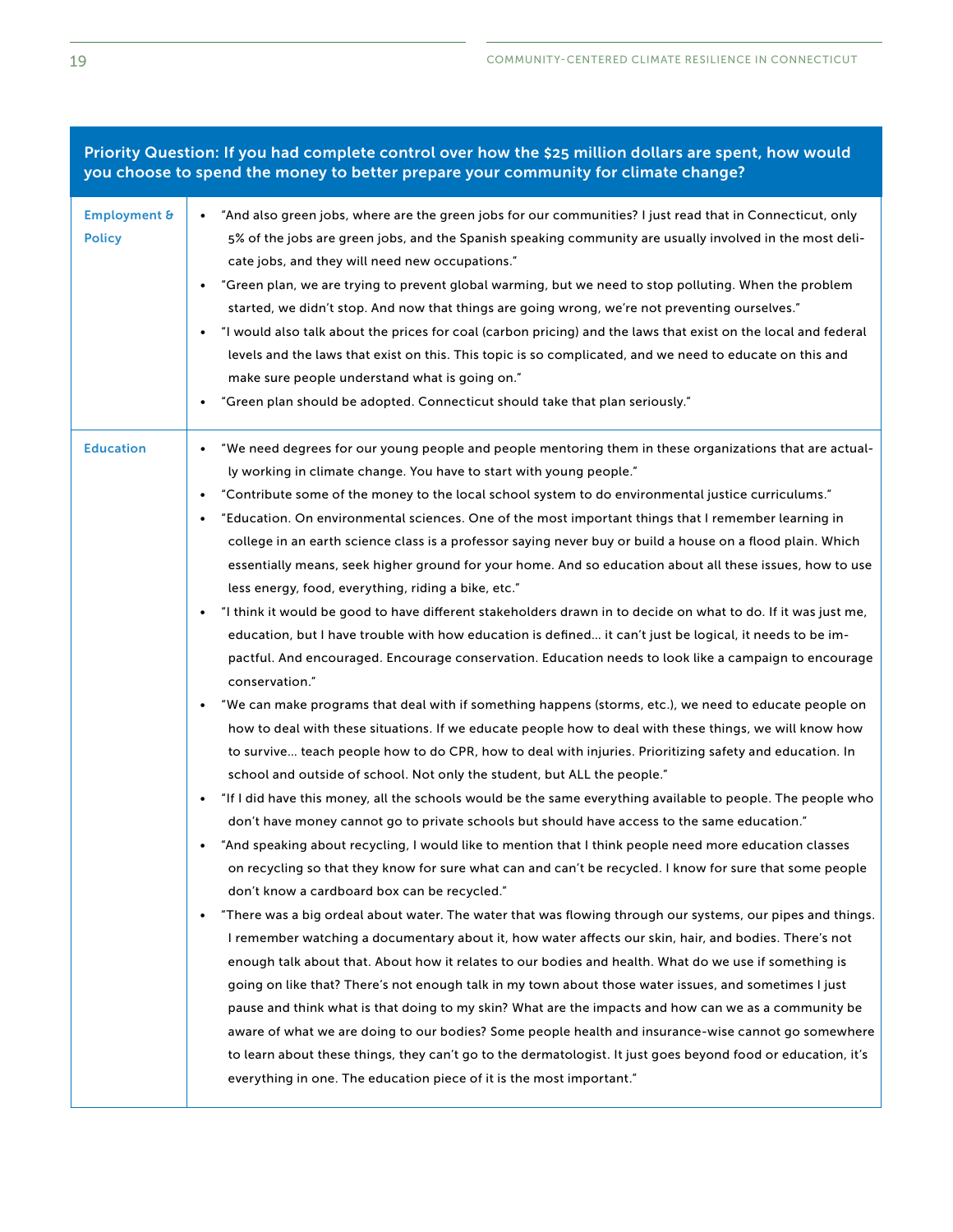### ACKNOWLEDGEMENTS

This report was written by Jameson C. Davis (Vermont Law School [VLS]), Nicolás Esguerra (Yale Jackson Institute for Global Affairs), Trinidad Kechkian (Yale University), Timothy Roberts (VLS), and Molly Ryan (VLS). It summarizes a study completed by the students for the Connecticut Governor's Council on Climate Change (GC3) Equity and Environmental Justice (EEJ) Working Group and the Connecticut Department of Energy and Environmental Protection as a project in the Clinic in Climate Justice, Climate Policy, Law, and Public Health, a course offered jointly between Vermont Law School, Yale School of Public Health, and the Yale School of the Environment. We thank Mr. Lee Cruz, GC3 EEJ co-chair, for serving as the project advisor. The final study builds on work completed in Fall 2020 by Clinic students: Blanca Begert (Yale School of the Environment [YSE]), Katie Ebinger (YSE), Arielle King (VLS), and Samuel Tubman (VLS). Report publication is supported by the Yale Center on Climate Change and Health.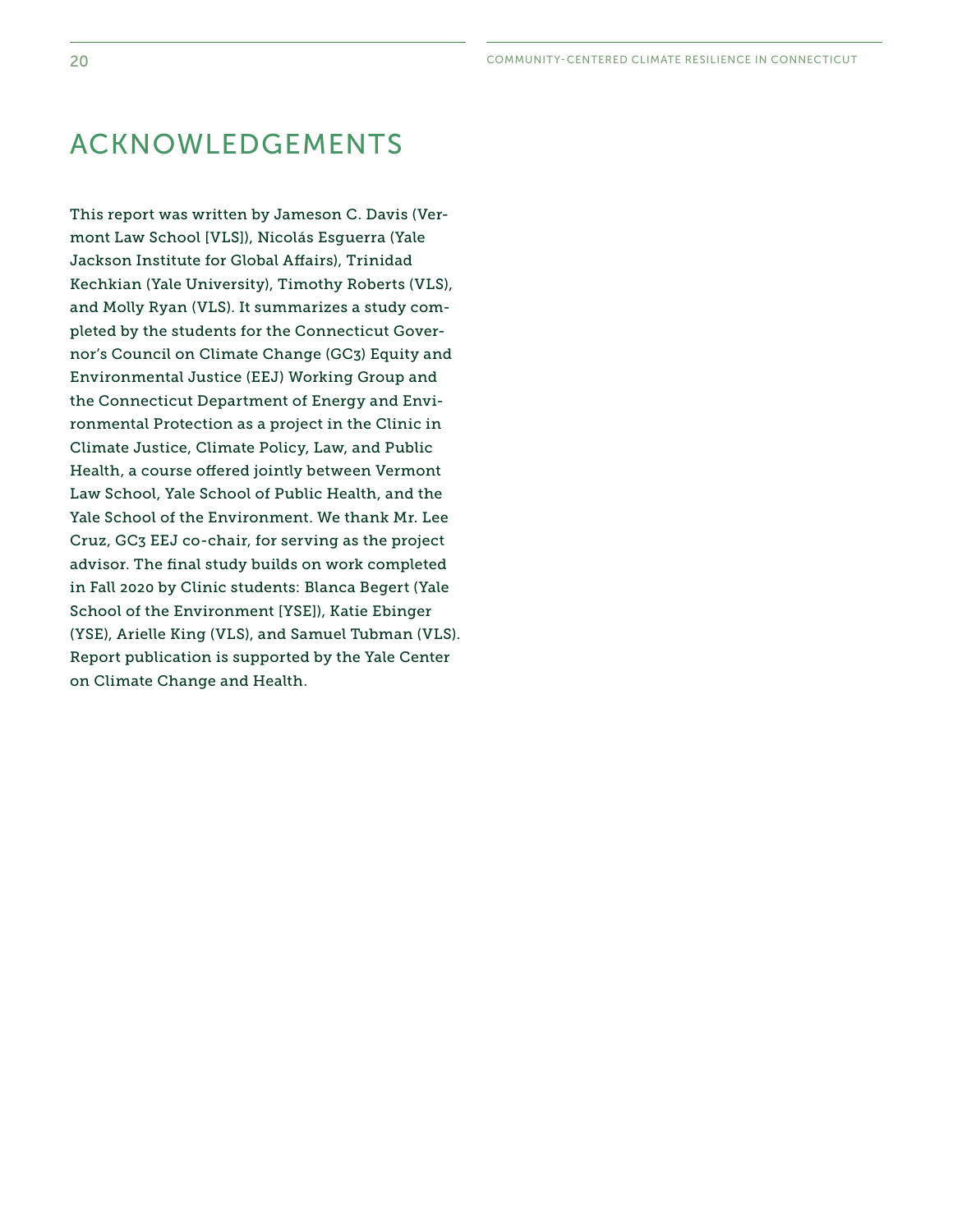### SOURCES CITED

- Resilient Connecticut for All, *Phase 1 Report: Near-* Phase 1 Report] (providing background on the core i Governor's Council on Climate Change, Taking Action on Climate Change and Building a More  *Term Actions* (2021), [https://portal.ct.gov/-/media/](https://portal.ct.gov/-/media/DEEP/climatechange/GC3/GC3_Phase1_Report_Jan2021.pdf)  [DEEP/climatechange/GC3/GC3\\_Phase1\\_Report\\_](https://portal.ct.gov/-/media/DEEP/climatechange/GC3/GC3_Phase1_Report_Jan2021.pdf)  [Jan2021.pdf](https://portal.ct.gov/-/media/DEEP/climatechange/GC3/GC3_Phase1_Report_Jan2021.pdf) at 21 [hereinafter referred to as GC3 concepts of equity and environmental justice, including the impact of the COVID-19 pandemic).
- ii Id.
- iii. and moderate income communities, environmental amended from time to time, populations with in- DEEP defines "vulnerable communities" as populations that may be disproportionately affected by the effects of climate change, including, but not limited to, low justice communities pursuant to section 22a–20a, communities eligible for community reinvestment pursuant to section 36a–30 and the Community Reinvestment Act of 1977, 12 USC 2901 et seq., as creased risk and limited means to adapt to the efects of climate change, or as further defned by the DEEP in consultation with community representatives.
- iv Conn. Exec. Order No. 3, September session, 2019
- *Environmental Justice Working Group Report* (2020) v Governor's Council on Climate Change, *Equity &* at 5.
- vi CT Gen Stat § 32–9p (2012) (providing a statutory definition for distressed municipality)
- vii Clearinghouse (2021), [https://www.georgetowncli-](https://www.georgetownclimate.org/adaptation/plans.html)**Georgetown Climate Center, State Adaptation**  *Progress Tracker*, Geo. Climate Ctr.; Adaptation [mate.org/adaptation/plans.html](https://www.georgetownclimate.org/adaptation/plans.html) (including a comprehensive list of state and local adaptation plans, mapped).
- viii GC3 Phase 1 Report at 25.
- ix Rosa Gonzalez, Taj James, and Jovida Ross, Community-Driven Climate Resilience Planning: A Framework, Version 2.0, Nat'l Ass'n of Climate Resilience Planners (NACRP) at 8 (stating that a holistic view of problems facing communities will help create efective solutions to interconnected challenges).
- x From Community Engagement to Ownership: Tools Community-Driven Environmental & Racial Equity for the Field with Case Studies of Four Municipal Committees at 7 (n.d.), [https://www.usdn.org/uploads/](https://www.usdn.org/uploads/cms/documents/community_engagement_to_ownership_-_tools_and_case_studies_final.pdf) [cms/documents/community\\_engagement\\_to\\_owner](https://www.usdn.org/uploads/cms/documents/community_engagement_to_ownership_-_tools_and_case_studies_final.pdf)[ship\\_-\\_tools\\_and\\_case\\_studies\\_fnal.pdf](https://www.usdn.org/uploads/cms/documents/community_engagement_to_ownership_-_tools_and_case_studies_final.pdf).
- xi xi Id.
- xii Facilitating Power, The Spectrum of Community Engagement to Ownership, 3 https://movementstrategy. [org/wp-content/uploads/2020/08/Spectrum-of-Fami](https://movementstrategy.org/wp-content/uploads/2020/08/Spectrum-of-Family-Community-Engagement-For-Educational-Equity.pdf)[ly-Community-Engagement-For-Educational-Equity.](https://movementstrategy.org/wp-content/uploads/2020/08/Spectrum-of-Family-Community-Engagement-For-Educational-Equity.pdf)  [pdf](https://movementstrategy.org/wp-content/uploads/2020/08/Spectrum-of-Family-Community-Engagement-For-Educational-Equity.pdf).
- xiii Participant quote.
- xiv Participant quote.
- XV Participant quote.
- xvi Participant quote.
- xvii Participant quote.
- xviii Participant quote.
- xix Participant quote.
- xx Participant quote.
- xxi Participant quote.
- xxii Participant quote.
- xxiii Participant quote.
- xxiv Participant quote.
- **XXV** Participant quote.
- xxvi Participant quote.
- xxvii climate change, sustainable development, and eforts IPCC, 2018: Global Warming of 1.5°C. An IPCC Special Report on the impacts of global warming of 1.5°C above pre-industrial levels and related global greenhouse gas emission pathways, in the context of strengthening the global response to the threat of to eradicate poverty [Masson-Delmotte, V., P. Zhai, H.O. Pörtner, D. Roberts, J. Skea, P.R. Shukla, A. Pirani, W. Moufouma-Okia, C. Péan, R. Pidcock, S. Connors, J.B.R. Matthews, Y. Chen, X. Zhou, M.I. Gomis, E. Lonnoy, T. Maycock, M. Tignor, and T. Waterfeld (eds.)], In Press at 542 (defning adaptation).
- xxviii *Id.* at 54 (describing the Anthropocene).
- xxix Mary Robinson Found., *Principles of Climate Justice* (2011)
- **XXX** Stan. Encyclopedia of Phil., *Distributive Justice* (2017)  [https://plato.stanford.edu/entries/justice-distributive](https://plato.stanford.edu/entries/justice-distributive/)